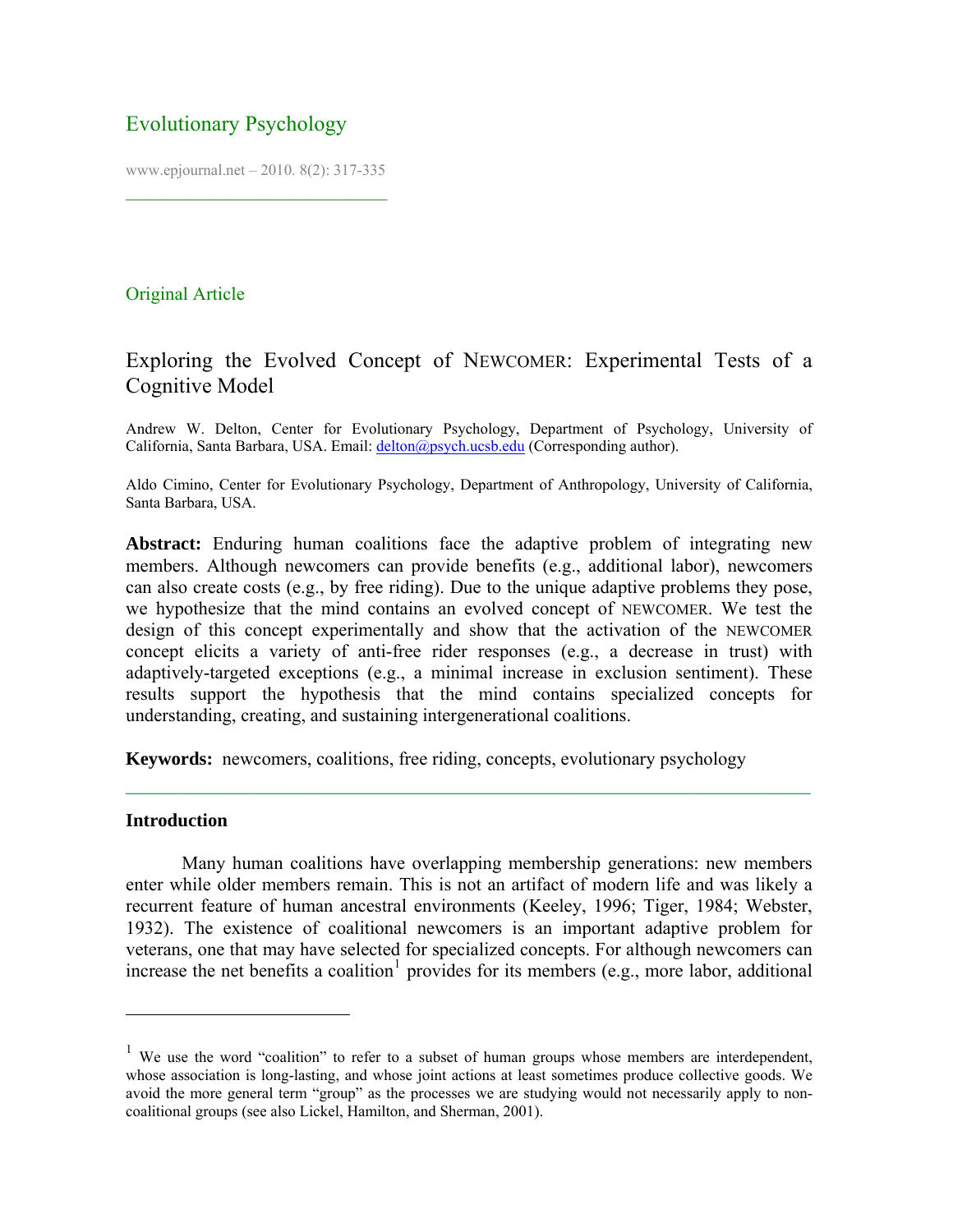skills), they may also impose significant costs (Alencar, Siqueira, and Yamamoto, 2008; Chagnon, 1988; Ehrhart and Keser, 1999; Ermer, 2008; Honeycutt, 2005; Iannaccone, 1992; Karau and Williams, 1993; Kerr, 1983; McElreath, Boyd, and Richerson, 2003; Moreland, 1985; Moreland and Levine, 2002; Moreland, Levine, and Wingert, 1996; Sosis, 2003; Tooby and Cosmides, 1988; Tooby, Cosmides, and Price, 2006; Williamson, 1981; Ziller and Behringer, 1965). In this article, we develop and test parts of a cognitive model of a hypothesized NEWCOMER<sup>[2](#page-1-0)</sup> concept, a concept that generates adaptive responses to new coalition members. This model predicts, among other effects, that newcomers will elicit anti-free rider responses, but with adaptively-targeted exceptions.

Our approach to this problem combines elements from two theoretical perspectives. First, we adopt a conceptual semantics approach (e.g., Barrett, 2005; Barrett and Kurzban, 2006; Jackendoff, 2006; Lieberman, 2007; Pinker, 2007; Talmy, 2000; Tooby, Cosmides, and Barrett, 2005). This approach focuses on formally characterizing the nature of the information that cognitive mechanisms process (i.e., the operative representations, primitives, and rules). For example, Jackendoff (2006) shows how various sharing rules identified by anthropologists and social psychologists, such as communal sharing and reciprocity (Fiske, 1992), can be decomposed into their elementary primitives and arguments, and how doing so provides additional insights not gained from a more macro level analysis. We attempt a similar analysis here. Thus, we decompose coalitional psychology into some of its constituent concepts (e.g., NEWCOMERS and FREE RIDERS) and the inferences they license.

Second, we use the sociofunctional approach of Neuberg, Cottrell, and colleagues (Cottrell and Neuberg, 2005; Neuberg and Cottrell, 2002; Neuberg, Smith, and Asher, 2000). This approach, derived from evolutionary and social psychology, assumes that the mind is a collection of mechanisms designed by natural selection to generate adaptive social decisions (see also Kenrick, Maner, and Li, 2005; Kurzban, 2003; Maner et al., 2007, 2009; Cosmides and Tooby, 1989). Specifically, this approach focuses on the costs and benefits created by qualitatively different types of social entities that have existed across evolutionarily-relevant time spans—such as coalitions versus mateships—and how these qualitative differences lead to specialized, domain-specific responses. The goal of the sociofunctional approach, as with other evolutionary psychological research, is not to test specific hypotheses about the human ancestral past, but to use what knowledge we have about the past to constrain and generate plausible theories of extant human psychology and then test these theories empirically. By combining these two perspectives, we map previously unexplored features of the psychology of intergenerational coalitions.

#### *The Adaptive Problem of Integrating Newcomers*

 $\overline{a}$ 

In principle, coalition entry could be essentially costless for newcomers and veterans, involving only the introduction of mutual common knowledge that a newcomer is a member of the coalition. In other words, coalition entry logically requires only cognitive re-categorization from non-member to member. In the real world, however, newcomer integration often entails significant costs. Newcomers may be required to undergo lengthy

<span id="page-1-0"></span><sup>&</sup>lt;sup>2</sup> Adopting a standard convention, we use small caps for concepts in the mind (e.g., "NEWCOMERS") and standard font for entities in the world (e.g., "newcomers").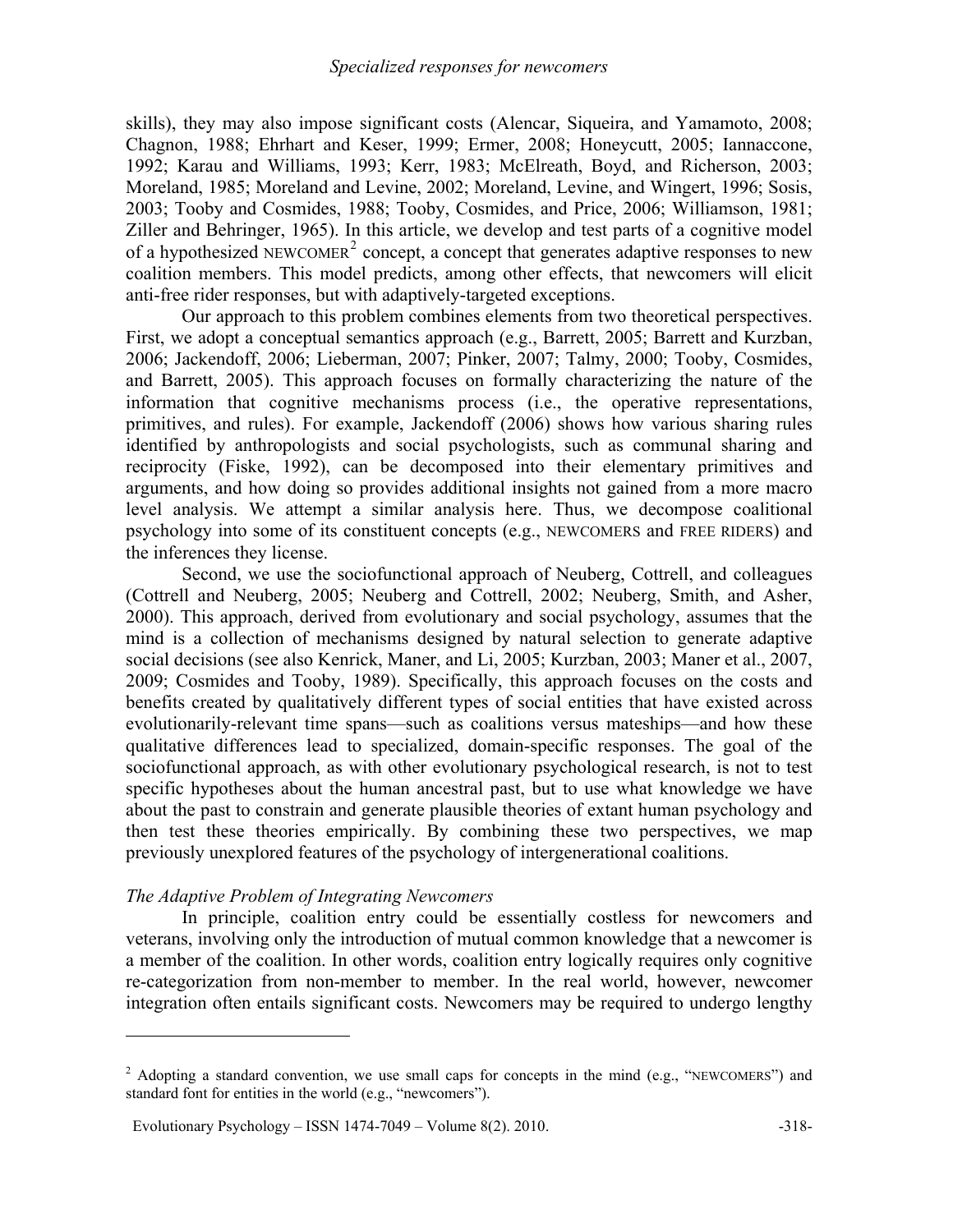and costly inductions and veterans must pay the cost of administering these inductions. Even where such inductions do not exist, actual newcomer integration appears to be a consistent source of ambivalence, tension, and stress (Bey, 1972; Cini, Moreland, and Levine 1993; Davis, 1998; Honeycutt, 2005; Keating et al., 2005; Moreland, 1985; Moreland and Levine, 2001, 2002; Van Maanen and Schein, 1979). Why this discrepancy? We hypothesize that one reason newcomer integration deviates from essentially cost-free re-categorization is the possibility of newcomers exploiting veterans.

Ancestrally, veteran coalition members were vulnerable to newcomer exploitation in part due to the presence of *automatic benefits*—coalition benefits available to newcomers upon entry at little or no cost (Cimino and Delton, in press). Automatic benefits are typically communal benefits that were created by past collective actions (i.e., club goods or common pool resources for the coalition in question). "Status" (dominance or prestige) is an especially pure example of an automatic benefit: To the extent that a coalition is considered high-status by outsiders, individuals recognized as newcomers to the coalition can immediately begin accruing the benefits of the coalition's status. Because status is nonmaterial, veterans cannot physically prevent recognized members from consuming status, reinforcing its automatic accrual to newcomers.

Prior to joining a coalition, newcomers have generally contributed much less than veterans (or even nothing at all) to the maintenance of automatic benefits. Ancestrally, this regularity would have increased the viability of short-term exploitation by free-riding newcomers—newcomers playing a strategy of taking automatic benefits without sufficiently contributing. Thus, the possibility of exploitative newcomer behavior—in combination with a consistent informational asymmetry between newcomers and veterans—may have acted as a selection pressure for the development of a dedicated NEWCOMER concept.

Note that we do not hypothesize that veterans in ancestral coalitions faced an information vacuum with respect to newcomers. Instead, we hypothesize that inferences about future newcomer behavior within the coalition were (on average) subject to a higher degree of error and uncertainty than inferences about future veteran behavior. The hypothesized NEWCOMER concept is designed to license inferences about new members in the face of information uncertainty. As such, the proper domain of the NEWCOMER concept is those individuals whose recent entry (or quasi-entry) creates imprecise estimates of coalition-specific, behavior-regulating variables. $3$ 

### *The Nature of the NEWCOMER Concept*

 $\overline{a}$ 

The NEWCOMER concept is designed to take cues of short tenure length as input and generate parametric modulations of existing motivational systems as output (e.g., decreases in trust and entitlement). Although it is possible that there are unique motivational systems designed only to respond to newcomers, in this article we focus on how categorization as a newcomer affects responses that are relevant to other types of coalition members as well,

<span id="page-2-0"></span> $3$  On this view, simply having the ordinally shortest tenure is not sufficient for categorization as a NEWCOMER, as established members with lengthy tenure may nonetheless be newest relative to other members. The length of tenure required to stop being categorized as a NEWCOMER, and how this interacts with the characteristics of the coalition, is an open question.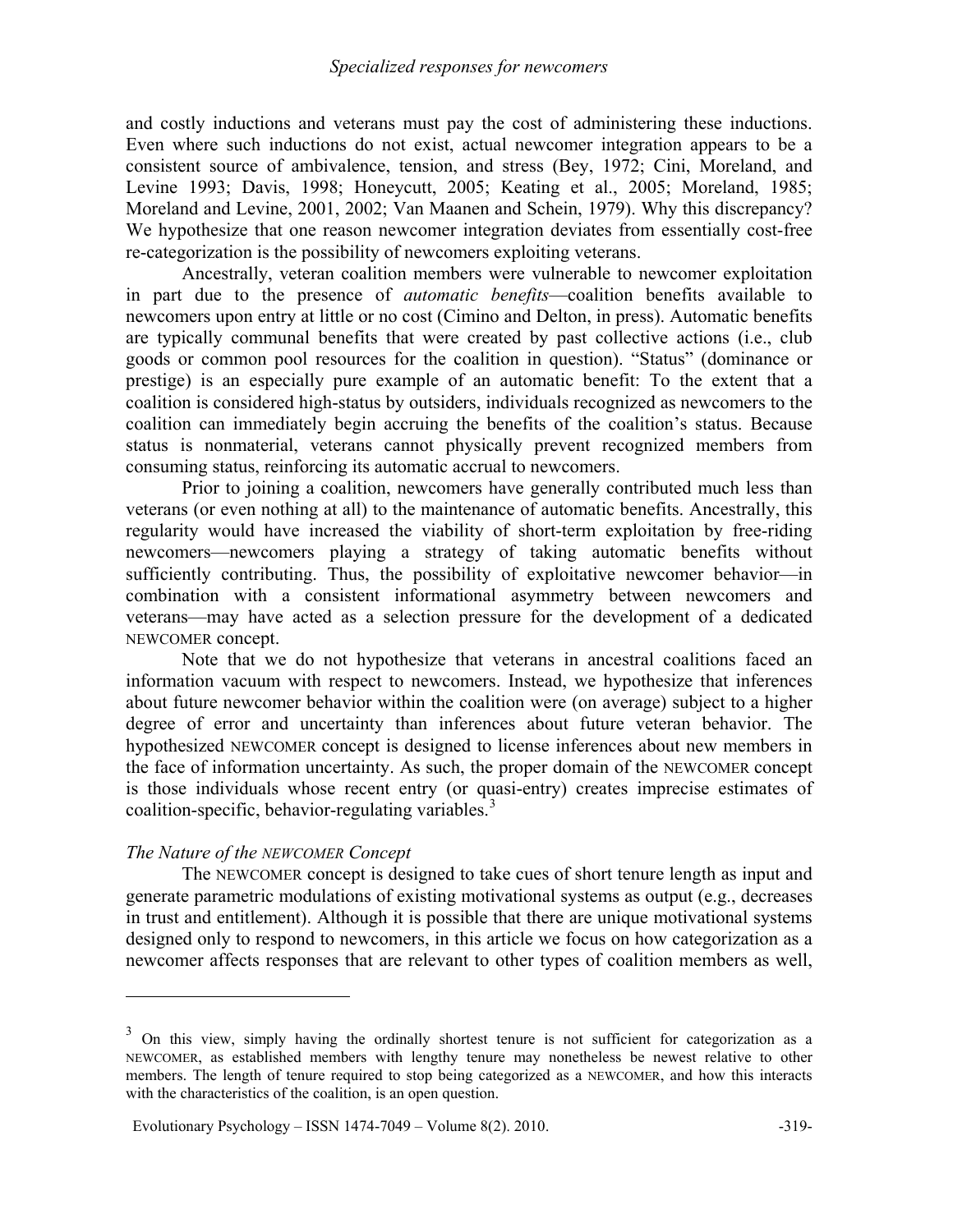such as monitoring and sanctioning. For ease of exposition, we speak dichotomously in terms of "newcomers" and "veterans." However, we hypothesize that (a) the mind encodes the tenure lengths of individual coalition members as continuous variables, (b) a member's tenure length (among other variables) influences responses to and judgments about that member, and (c) individuals with very short tenure—newcomers—represent a privileged portion of the tenure continuum (on "shortness," see Note 3). By privileged, we mean that the extremity of responses to newcomers is not well predicted by simple extrapolation from responses to longer tenure lengths. This has the effect of turning an underlying continuous dimension (tenure) into an almost categorical set of responses (see Hampton, 2007, for converging research on continuous dimensions and categorical responding in cognitive psychology). Previous work addressed this directly by presenting subjects with individuals who were newcomers, medium-term veterans, long-term veterans, or very long-term veterans (Cimino and Delton, in press, Exp. 1). As hypothesized, subjects' responses distinguished between the various tenure lengths, but newcomers received especially negative responses. Indeed, subjects seemed to treat newcomers as if they were quasi-free riders. However, an experiment in Cimino and Delton (in press, Exp. 2) also suggests that newcomer categorization can proceed independently of free rider categorization. In this study, subjects viewed a social world of newcomers and veterans, half of whom were free riders and half of whom were cooperators. Despite the presence of free riders—who, by hypothesis, should activate many of the same responses as newcomers—subjects continued to track the newcomer/veteran distinction among the cooperative targets. Among newcomer targets, moreover, subjects differentiated by free rider/cooperator status. Together, these two results imply that newcomers are tracked separately from free riders. This result creates an odd conflation: Despite being assigned to separate categories, newcomers and free riders elicit similar responses.

Given that there is already evidence that the mind contains a FREE RIDER concept (which, like tenure, is also a continuum) and that this concept embodies an evolved logic (Delton et al., 2006; Price, 2006; Price, Cosmides, and Tooby, 2002), why not use the FREE RIDER concept for identifying and responding to newcomers? We suggest that the function of having separate concepts of NEWCOMER and FREE RIDER is to allow for distinct responses to different adaptive problems (each of which, however, has partially overlapping functional requirements). In this article, we propose a cognitive model of (some of) the distinctions between NEWCOMER and FREE RIDER, and provide initial empirical support by testing for three predicted design features.

# *Predicted Design Feature 1: Newcomers Will Elicit Anti-Free Rider Responses with Adaptively-Targeted Exceptions*

There are at least five inferences that should be made when an individual is categorized as a FREE RIDER, some of which should also be made when an individual is categorized as a NEWCOMER: decreases in trust and benefit entitlement, and increases in monitoring, exclusion sentiment, and anger (Barclay, 2004; Boyd and Richerson, 1988, 1992; Dawes, 1980; Fehr and Gächter, 2000; Hauert et al., 2002a, 2002b; Kiyonari and Barclay, 2008; Komorita and Parks, 1995; Kurzban et al., 2001; Masclet et al., 2003; Neuberg, Smith, and Asher, 2000; O'Gorman, Henrich, and Van Vugt, 2008; Ostrom, Walker, and Gardner, 1992; Panchanathan and Boyd, 2004; Van Lange et al., 1992; Yamagishi, 1986). Changes in trust imply that the mind is updating its expectation that the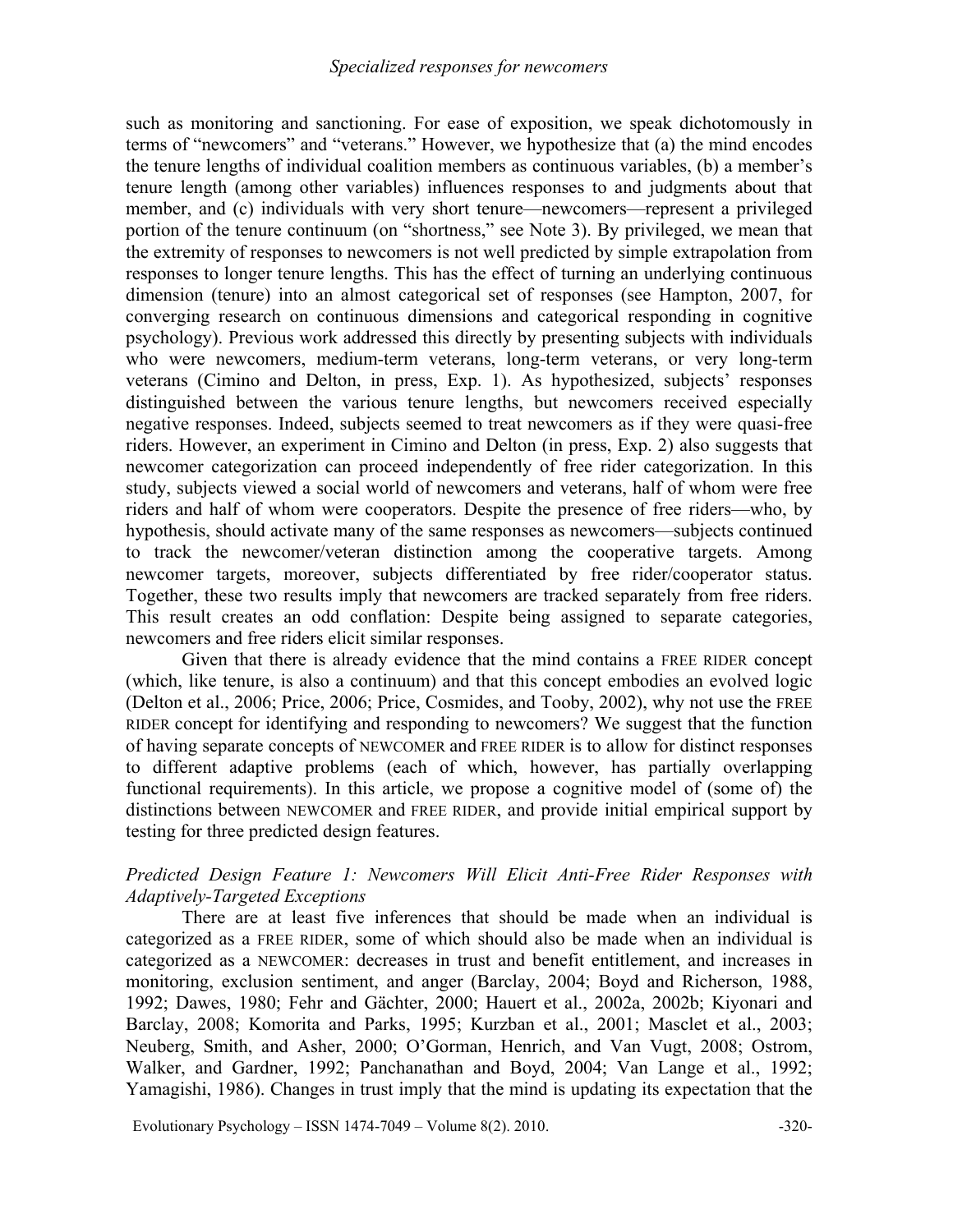individual will consider the self's or allies' interests when making unmonitored decisions (Cottrell, Neuberg, and Li, 2007; Kelley et al., 2003; Ostrom and Walker, 2003; Simpson, 2007). Changes in benefit entitlement imply that the mind is updating whether the individual's consumption of a resource is considered warranted versus illicit (sensu Cosmides and Tooby, 1989). Changes in monitoring imply that the mind is updating its time allocation to spend more time examining the individual's behavior (Ostrom, 2000; Price, 2006). Changes in exclusion imply the mind is updating the permissibility of the individual being a member of the coalition (Adler and Adler, 1995; Kurzban and Leary, 2001). Changes in anger (sometimes referred to as punitive sentiment) imply the activation of mechanisms that threaten aggression or withdrawal of cooperation (Lazarus, 1991; Sell, Tooby, and Cosmides, 2009; Yamagishi, 1986).

**Figure 1.** A model of the inferences elicited when an individual is categorized as (A) a free rider or (B) a newcomer. In the figures, boxes represent information coming into this part of the system based on previous perceptual, inferential, or decision processes; circles represent functions that change internal magnitudes by varying degrees.



Importantly, the degree to which these inferences are activated should depend on whether the target is categorized as a NEWCOMER or a FREE RIDER. If the target is categorized as a FREE RIDER, then all of these inferences should be strongly activated; this is depicted in Figure 1A. Many of these inferences should also be activated when a target is

Evolutionary Psychology – ISSN 1474-7049 – Volume 8(2). 2010. -321-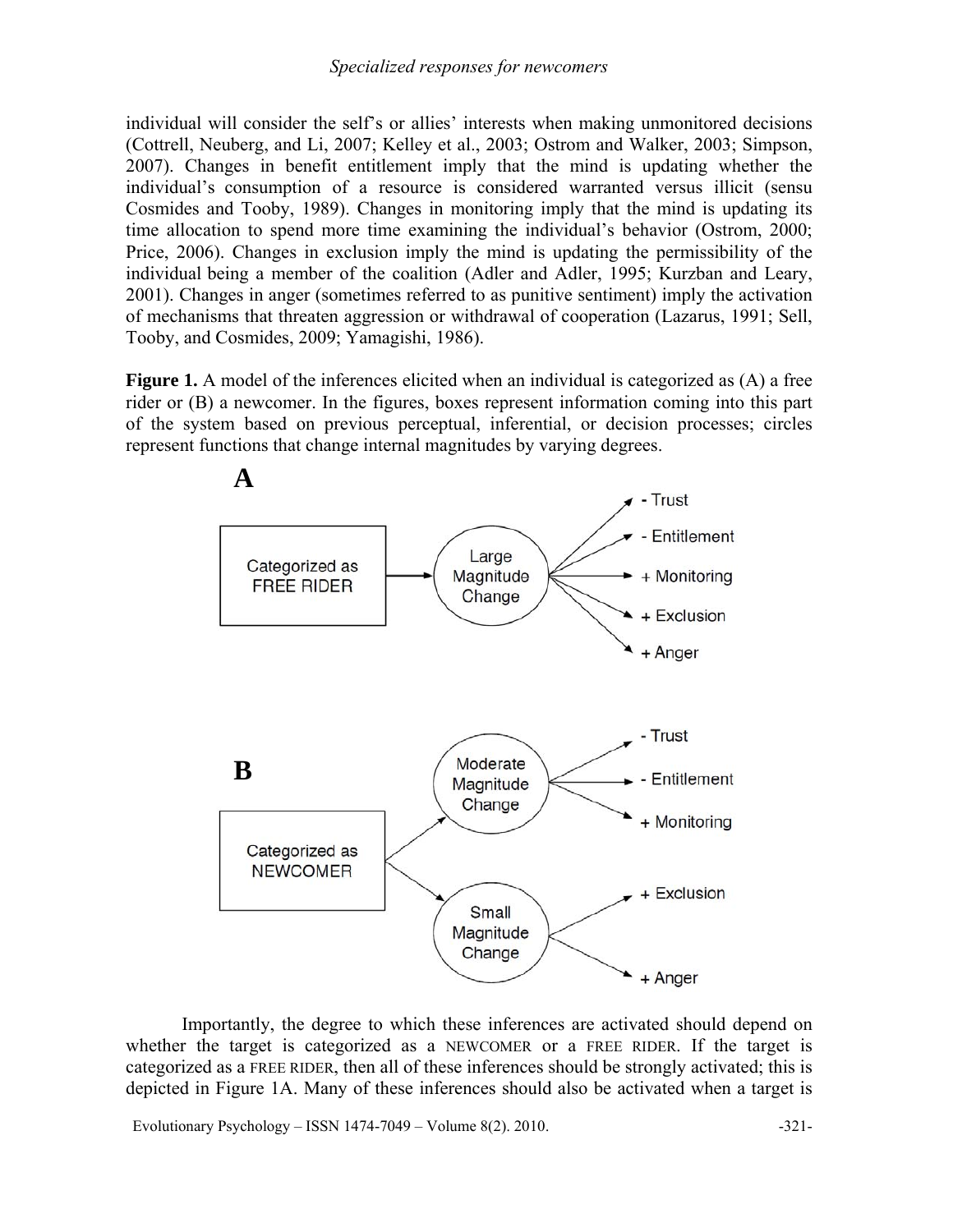categorized as a NEWCOMER. However, it defeats the purpose of incorporating newcomers into a coalition if they immediately activate strong responses of anger and exclusion sentiment. Arbitrary newcomer-directed anger and exclusion sentiment are likely to generate disaffiliation or coordination problems (but see Cimino, 2010). Thus, on our analysis, veterans must respond to newcomers in ways similar to free riders, but with adaptively-targeted exceptions in their profile of responses; this is depicted in Figure 1B. Thus, Design Feature 1 proposes that the mind contains the mechanisms depicted in Figure 1A and Figure 1B.

An alternative hypothesis might posit that newcomers do not activate a separate NEWCOMER concept but instead weakly activate the FREE RIDER concept. On this hypothesis, the pattern of inferences elicited by newcomers should mirror those elicited by free riders, but with an attenuated effect size. This hypothesis views the mind as containing the mechanism depicted in Figure 1A, but not Figure 1B.

Using vignettes, Experiment 1 tests for the existence of Design Feature 1. First, we examine whether newcomers elicit anti-free rider responses with targeted exceptions. Will newcomers, relative to veterans, strongly activate responses of monitoring, untrustworthiness, and low entitlement—the anti-free rider responses—but only weakly activate responses of anger and exclusion sentiment—the targeted exceptions? Even if we found support for this pattern of results, however, an alternative hypothesis might predict that free riders have the same targeted exceptions. To rule this out, we also examine whether free riders elicit a different set of anti-free rider responses. In other words, we test whether free riders, relative to cooperators, strongly activate all five measured anti-free rider responses. The confirmation of both sets of patterns—showing a qualitative difference between responses to newcomers (relative to veterans) and responses to free riders (relative to cooperators)—would support the hypothesis of a specialized NEWCOMER concept while ruling out a plausible alternative.

# *Predicted Design Feature 2: Newcomer Consumption of Automatic Benefits Will Elicit Stronger Anti-Free Rider Responses*

Automatic benefits are communally shared and are not the property or product of any one member. Given that coalition entry logically requires only the introduction of mutual common knowledge (see above), it is possible that the mind could view newcomers and veterans as equally entitled to automatic benefits.<sup>[4](#page-5-0)</sup> However, if the mind contains evolved inference rules that embody a correlation between newcomer status and free riding, then veterans will treat newcomer consumption of automatic benefits as a cue of a potentially exploitative strategy. This predicts that newcomers who consume automatic benefits will elicit a profile of responses more appropriate for free riders. Because the conceptual structure of coalitional psychology licenses the inference that veterans are entitled to automatic benefits, there should be little to no recalibration if they are observed consuming them. We test this in Experiment 1 by contrasting a Benefit Rejection condition with a Benefit Acceptance condition. Our model predicts that newcomers will be viewed

 $\overline{a}$ 

<span id="page-5-0"></span><sup>4</sup> Of course, if a newcomer's *rate* of contribution (as opposed to their *absolute* level of contribution) falls below some threshold, they may be categorized as free riders. As described in the article, however, the adaptive problem of free riders is somewhat different from the adaptive problem of newcomers.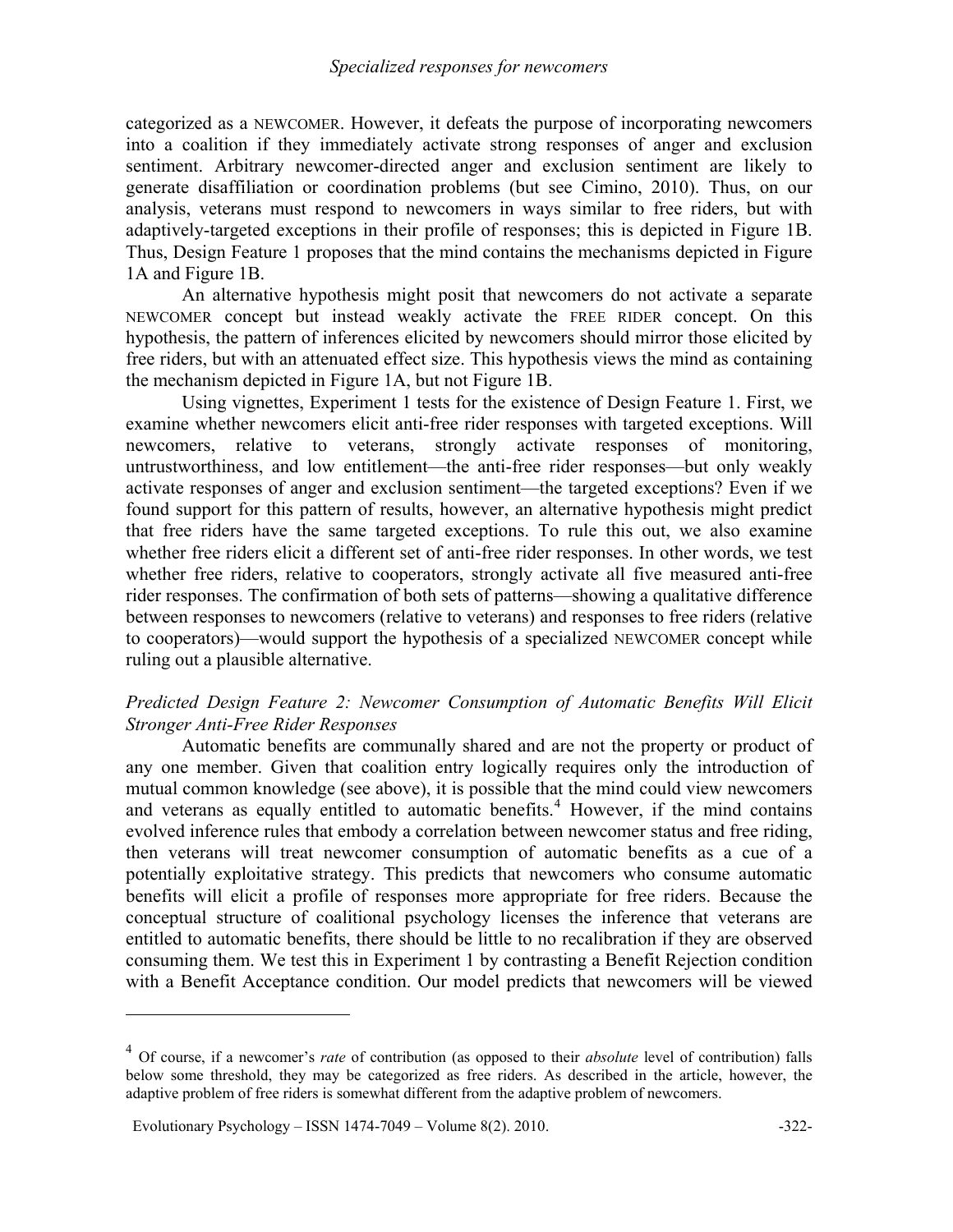more negatively in the Benefit Acceptance condition than in the Benefit Rejection condition. Moreover, this effect should be comparatively weaker for veterans.

# *Predicted Design Feature 3: Anti-Free Rider Responses Will Be Attenuated by Large Labor Inputs*

Observing a newcomer consuming automatic benefits is predicted to elicit anti-free rider responses. However, if the newcomer has already paid costs to provision the coalition, it reduces the likelihood that the newcomer is engaged in a purely exploitative strategy (cf. Moreland and Levine, 1982; Stiff and Van Vugt, 2008; Van Vugt and Hart, 2004). (All else equal, this logic also applies to veterans.) If the mind contains inference rules that embody this correlation, then we should be able to attenuate, eliminate, or even reverse the effects of automatic benefit consumption on anti-free rider responses to newcomers. We test this in Experiment 2 by comparing newcomers who have contributed a great deal (given their tenure) to veterans who have contributed the minimal amount for coalition membership (given their tenure).

## **Experiment 1: Targeted Exceptions and Automatic Benefits**

### **Materials and Methods**

#### *Subjects*

Subjects were 39 students (30 female) at the University of California, Santa Barbara. Subjects received partial course credit for participation.

### *Procedure*

The entire experiment was computerized and self-paced. Subjects were asked to imagine themselves as a veteran member of a group called the Ice Walkers. To help increase immersion, subjects wore wristbands identifying their membership in the Ice Walkers. As we are interested in newcomers to coalitions specifically (see Note 1), not newcomers to groups more generally, we therefore described the Ice Walkers as an enduring, interdependent, benefit-generating social organization.

Subjects learned that the Ice Walkers were arctic specialists engaged in activities requiring intense cooperation (e.g., climbing, hunting). Importantly, subjects read that the Ice Walkers were prestigious in the eyes of outsiders and that this prestige applied to newcomers as well as veterans. Subjects then read about eight members of the Ice Walkers: four veterans and four newcomers. Half of the newcomers had three weeks of tenure, half had three days of tenure. All newcomers were described as having participated in zero Ice Walker expeditions. Subjects read that it was not logistically possible for newcomers to participate in an expedition until the fourth week of membership. Tenure for veteran members was similarly divided in half between five- and nine-year members. Veterans were described as having participated in either 100 or 200 expeditions, respectively. Subjects were instructed to imagine that they had been a member of the Ice Walkers for six years and had completed 140 expeditions.

Subjects first read four short vignettes: two about newcomers and two about veterans. Each of the four vignettes described a situation wherein a member was given an opportunity to benefit from their status as an Ice Walker. These benefits were all offered by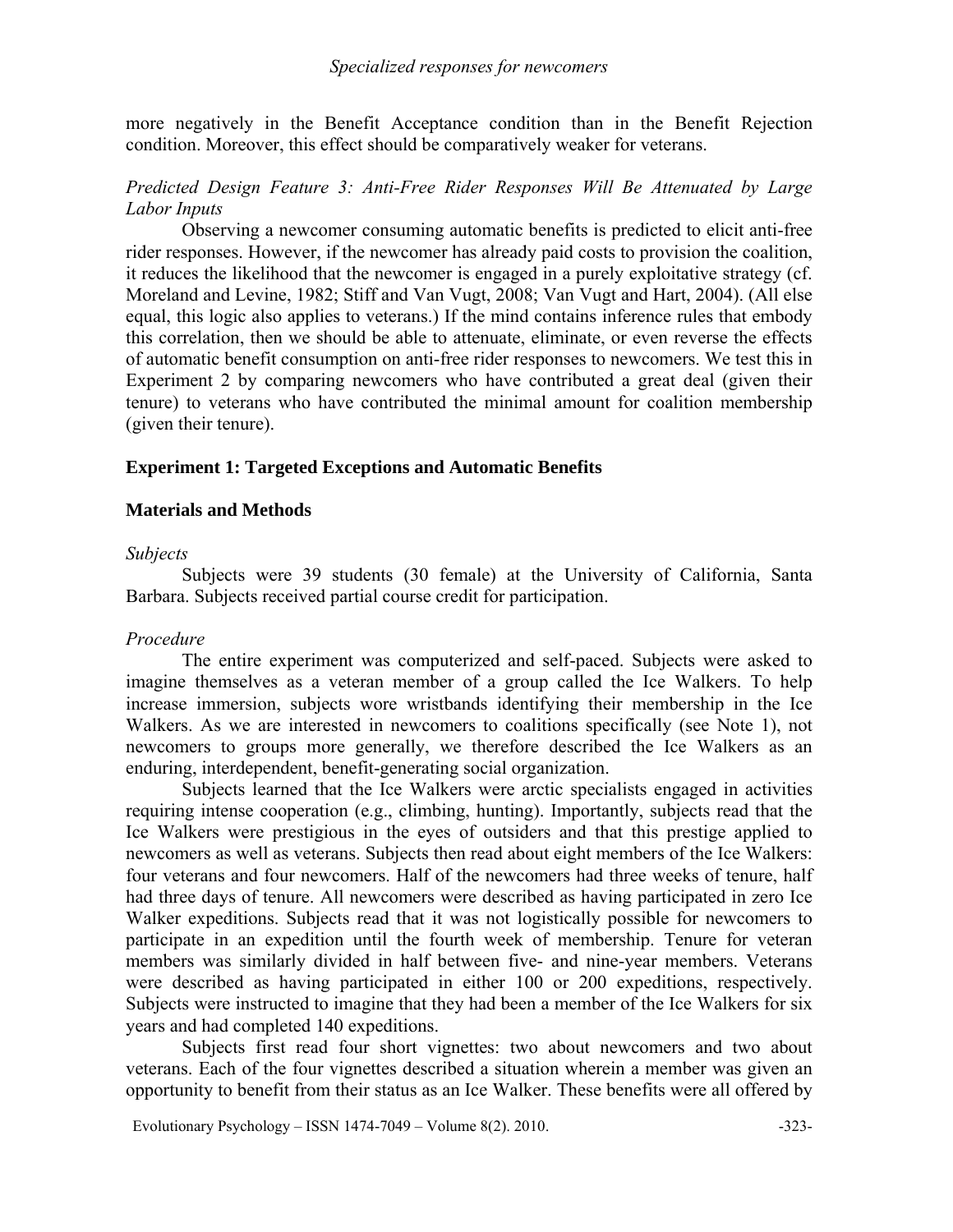non-members: free sporting equipment, entrance to an exclusive club, free drinks at a bar, or an invitation to a party. For subjects in the Benefit Rejection condition, these vignettes described the member turning down the benefit. For subjects in the Benefit Acceptance condition, these vignettes described the member accepting the benefit.

Subjects in both conditions then read four additional vignettes about the remaining two newcomers and two veterans. Here, all four members were described as free riding on the efforts of the coalition: not contributing money to pay for a party, not helping to put away equipment after drills, not cleaning up after a charity event, or not helping re-paint the Ice Walker facilities. The free riding vignettes did not vary by condition.

Our goal is to test whether coalition newcomers elicit a profile of responses that is in many ways similar to the responses elicited by free riders. It would therefore defeat the purpose of the study to ask subjects to read vignettes about actual free riding prior to reading vignettes about benefit acceptance or rejection. Reading free riding vignettes first might prime anti-free riding responses. To avoid this, the block of free riding vignettes always came last. Within each block, all members had a unique length of tenure, the order of members was randomized, and the pairing of members to specific vignettes was randomized.

After each vignette, subjects expressed their responses to the members on five scales: (1) Exclusion: "Do you want this member kicked out of the group?"; (2) Anger: "Do you feel angry at this person?"; (3) Trust: "Do you think this member is trustworthy?"; (4) Monitoring: "Should you watch this person to make sure he does his fair share of the work?"; (5) Negative entitlement: "Do you think this group member is unfairly benefiting from the work of OTHER group members?" (We call this negative entitlement because higher ratings reflect lower entitlement and lower ratings reflect higher entitlement.) Each question had a scale from 1 to 6 (1 = "not at all" and  $6 =$  "very much"). Questions were asked in a different, random order for every member. For each question type, results are based on the average rating given to the two newcomers or the two veterans within the benefit acceptance/rejection and free riding blocks.

## **Results**

All significance tests use two-tailed *p*-values. Standard Pearson correlations (*r*) are included as a measure of effect size. Unless otherwise noted, we test hypotheses using focused contrasts (Rosenthal, Rosnow, and Rubin, 2000). Some effects sizes are labeled *r*<sub>interaction</sub>. These effects (and associated inferential statistics) represent whether the difference between, e.g., newcomers and veterans on one dimension is larger than the difference between newcomers and veterans on a second dimension. Statistically, they are therefore interactions with one *df* in their numerator and can be tested using focused contrasts (Rosenthal et al., 2000).

*Testing Design Feature 1: Do Newcomers Elicit Anti-Free Rider Responses with Adaptively-Targeted Exceptions?* 

As predicted, newcomers were rated more negatively than veterans on all scales (see the "Test of Difference" columns in Table 1). Moreover, so were free riders relative to cooperators. To test whether anti-free rider responses to newcomers had targeted exceptions, we proceed in two steps. First, we test whether differences between newcomers

Evolutionary Psychology – ISSN 1474-7049 – Volume 8(2). 2010. -324-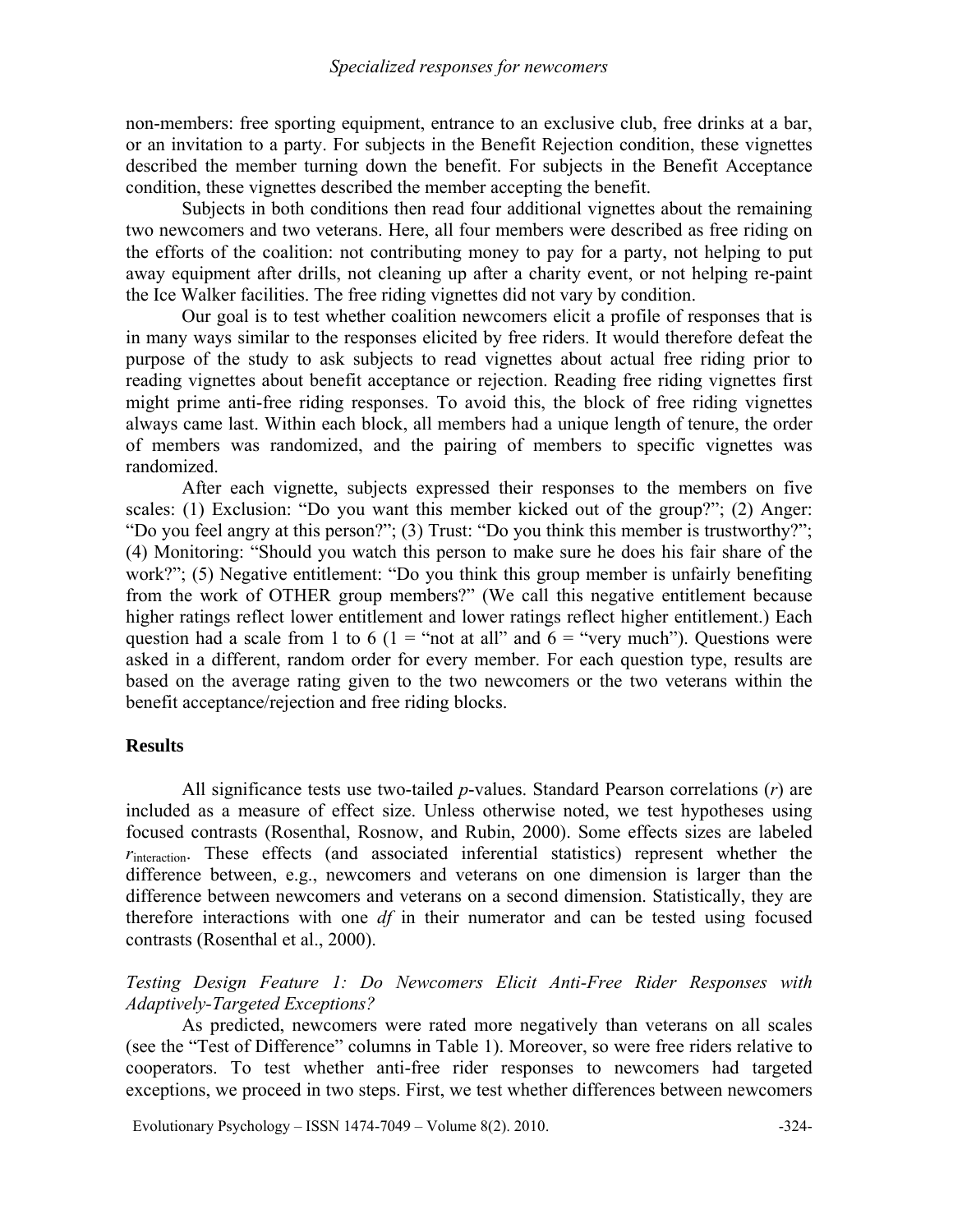and veterans on anger and exclusion sentiment are statistically smaller than differences between newcomers and veterans on trust, monitoring, and negative entitlement (as in Figure 1B). Second, we test whether this pattern is different for free riders relative to cooperators (as in Figure 1A). (For all tests, we use the data from the Benefit Rejection condition, as it provides the cleanest test of the hypothesis; the same patterns emerge, however, for the Benefit Acceptance condition.<sup>[5](#page-8-0)</sup>)

Are there targeted exceptions for newcomers? Yes: Newcomers depicted rejecting automatic benefits generated more anger  $(r = .49)$  and more exclusion sentiment  $(r = .39)$ than veterans depicted rejecting automatic benefits, but these differences were much smaller than differences in trust  $(r = .83)$ , monitoring  $(r = .77)$ , and negative entitlement  $(r = .76)$ , all  $t s(18) > 4$  for comparing effect sizes to each other, all  $p s < .001$ , all  $r_{interactions} s$ ranged .69 - .81. Moreover, there were no differences between the effect sizes for anger and exclusion sentiment or between any of the effect sizes for trust, monitoring, and negative entitlement, all *ps* > .24.

This pattern of anti-free rider responses with targeted exceptions is hypothesized to be unique to newcomers compared with veterans; it should not hold if we instead compare free riders and cooperators. $6$  Do responses toward actual free riders lack the targeted exceptions of newcomers? In general, yes: First, consider only newcomer free riders relative to newcomer cooperators. As predicted, the profile of responses was very negative toward newcomer free riders. Newcomer free riders generated more anger than newcomer cooperators  $(r = .97)$ , more exclusion sentiment  $(r = .96)$ , less trust  $(r = .94)$ , more monitoring  $(r = .91)$ , and more negative entitlement  $(r = .93)$ . This pattern for newcomer free riders versus newcomer cooperators was qualitatively different than the pattern for newcomers versus veterans, revealing a lack of targeted exceptions. Notably, although not specifically predicted by the theory depicted in Figure 1, the effects for anger and exclusion sentiment were descriptively *larger* than the other effect sizes.

Does the absence of targeted exceptions apply to veteran free riders as well? Veteran free riders, compared to veteran cooperators, generated more anger  $(r = .96)$ , less trust ( $r = .92$ ), more monitoring ( $r = .93$ ), and more negative entitlement ( $r = .92$ ). Again, although not directly predicted by the theory, there was no targeted exception for anger; it was descriptively larger than the effects for trust, monitoring, and negative entitlement. For exclusion sentiment, however, the difference between veteran free riders and veteran cooperators  $(r = .88)$  was smaller than the above differences between veteran free riders and veteran cooperators on trust, monitoring, and negative entitlement (all *p*s for the differences in effect sizes  $\leq$  .01). While this is strictly inconsistent with our initial hypothesis, it may evidence a functional logic. That is, long tenure may imply a significant history of contribution and thus buffer against exclusion for a single act of free riding.

 $\overline{a}$ 

<span id="page-8-0"></span><sup>&</sup>lt;sup>5</sup> There is evidence of carryover effects from the benefit acceptance/rejection vignettes to the free riding vignettes—compare the absolute levels of responses to free riders in the top and bottom halves of Table 1. Given that the same patterns emerge in both conditions, however, this suggests that these carryover effects do not mitigate the larger conclusions we draw about newcomers and targeted exceptions.

<span id="page-8-1"></span><sup>&</sup>lt;sup>6</sup> For ease of exposition, we use the term "cooperators" instead of the term "non-free riders." However, it should be remembered that these targets were never explicitly described as free riding or cooperating; instead, they simply accepted or rejected automatic benefits.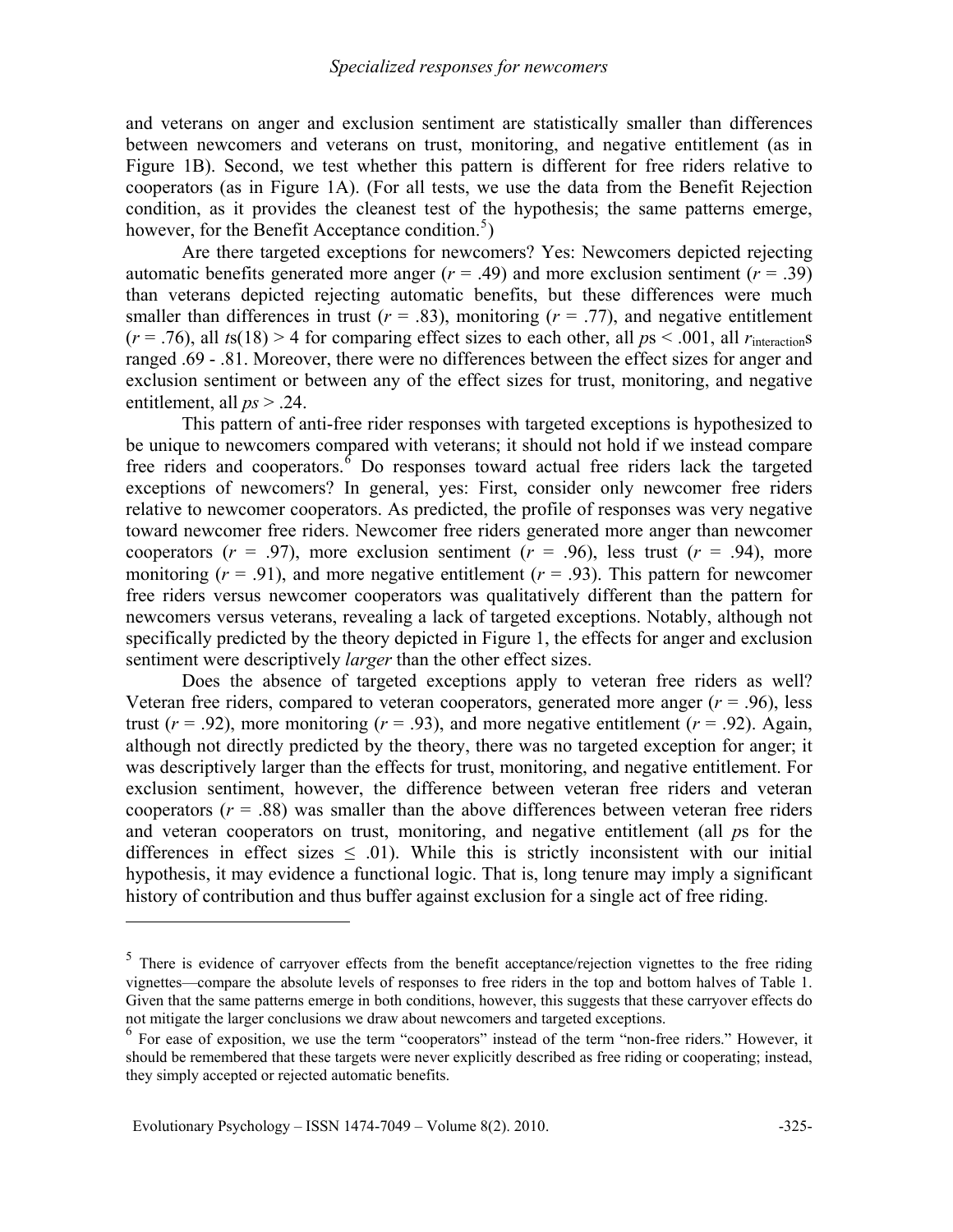|            |             |                  | Test of<br>Difference |     |                  |                    |                    |     |       |  |
|------------|-------------|------------------|-----------------------|-----|------------------|--------------------|--------------------|-----|-------|--|
|            |             |                  |                       |     |                  | <b>Free Riders</b> | <b>Free Riders</b> |     |       |  |
|            |             | <b>Newcomers</b> | Veterans              | r   | $\boldsymbol{p}$ | (Newcomers)        | (Veterans)         | r   | p     |  |
| Benefit    |             |                  |                       |     |                  |                    |                    |     |       |  |
| Rejection  |             |                  |                       |     |                  |                    |                    |     |       |  |
| Condition  | Exclusion   | 1.21(0.42)       | 1.03(0.11)            | .39 | .090             | 4.74(1.19)         | 3.13(1.13)         | .81 | .0001 |  |
|            | Anger       | 1.39(0.57)       | 1.08(0.34)            | .49 | .030             | 4.95(1.04)         | 4.68(0.99)         | .32 | .163  |  |
|            | Trust       | 4.32(0.75)       | 5.61(0.61)            | .83 | $10^{-5}$        | 1.63(0.78)         | 2.79(1.06)         | .79 | .0001 |  |
|            | Monitoring  | 2.82(1.15)       | 1.47(0.68)            | .77 | .0001            | 5.37(0.93)         | 4.53(1.24)         | .57 | .008  |  |
|            | Negative    |                  |                       |     |                  |                    |                    |     |       |  |
|            | Entitlement | 2.45(1.09)       | 1.11(0.27)            | .76 | .0001            | 5.61(0.59)         | 4.55(1.44)         | .60 | .005  |  |
| Benefit    |             |                  |                       |     |                  |                    |                    |     |       |  |
| Acceptance |             |                  |                       |     |                  |                    |                    |     |       |  |
| Condition  | Exclusion   | 2.73(1.31)       | 1.73(0.99)            | .51 | .019             | 5.00(1.22)         | 3.43(1.25)         | .74 | .0001 |  |
|            | Anger       | 3.20(1.16)       | 2.00(1.19)            | .68 | .0007            | 5.70 (0.52)        | 5.35(0.73)         | .51 | .019  |  |
|            | Trust       | 2.80(0.75)       | 4.40(1.12)            | .77 | .0001            | 1.40(0.55)         | 2.45(1.10)         | .81 | .0001 |  |
|            | Monitoring  | 4.78(1.26)       | 2.25(1.25)            | .86 | $10^{-6}$        | 5.78(0.64)         | 5.15(0.89)         | .65 | .002  |  |
|            | Negative    |                  |                       |     |                  |                    |                    |     |       |  |
|            | Entitlement | 4.28(1.25)       | 1.98(1.06)            | .85 | $10^{-5}$        | 5.70(0.85)         | 5.30(0.78)         | .42 | .061  |  |

**Table 1.** Responses elicited by newcomers and veterans in Experiment 1

Note: The "Newcomers" and "Veterans" columns show means, with standard deviations in parentheses. For the Benefit Rejection condition,  $df = 18$ ; for the Benefit Acceptance condition,  $df = 19$ . In lieu of *t*-values, we present effect sizes (*r*). For interested readers,  $t = \text{Sqrt}(r^2 * df^* (1 - r^2)^{-1}).$ 

Altogether, the pattern of results when comparing free riders to cooperators appears qualitatively different from the pattern of results when comparing newcomers to veterans. But are these qualitative differences statistically meaningful? We tested this using two repeated measures ANOVAs. Both ANOVAs contrasted the pattern of responses elicited by newcomers (relative to veterans) with either (a) the responses elicited by newcomer free riders (relative to newcomer cooperators) or (b) the responses elicited by veteran free riders (relative to veteran cooperators). Both ANOVAs had two factors. The first factor had two levels, with one level representing difference scores between newcomers and veterans and the second level representing difference scores between, e.g., newcomer free riders and newcomer cooperators. The second factor had five levels, with each level representing a type of response (e.g., anger, trust). Does the patterning of the responses depend on whether the comparison involves newcomers and veterans instead of free riders and cooperators? That is, do the ANOVAs reveal significant interactions? In both cases, they did: The patterning of responses to newcomers was qualitatively different from the patterning of responses to either type of free rider. This is shown statistically by the large interaction effect in the ANOVA contrasting newcomer/veteran responses with newcomer free rider/newcomer cooperator responses,  $F(4,16) = 7.42$ ,  $p = .0001$ , partial  $\eta^2 = .76$ , and the large interaction effect in the ANOVA contrasting the newcomer/veteran responses with the veteran free rider/veteran cooperator responses,  $F(4,16) = 7.42$ ,  $p = .002$ , partial  $\eta^2$ = .66. (The two main effects were also significant in both ANOVAs, all *p*s < .05.) These qualitative differences cast doubt on the alternative hypothesis that newcomers are simply weakly activating the FREE RIDER concept.

# *Testing Design Feature 2: Does Newcomer Consumption of Automatic Benefits Elicit Stronger Anti-Free Rider Responses?*

As predicted, newcomers observed accepting automatic benefits, relative to newcomers rejecting automatic benefits, were viewed more negatively (*r*s ranged .62-.72, all  $p_s$  < .0001; see Table 1 for descriptives). Although the effects were generally smaller,

Evolutionary Psychology – ISSN 1474-7049 – Volume 8(2). 2010. -326-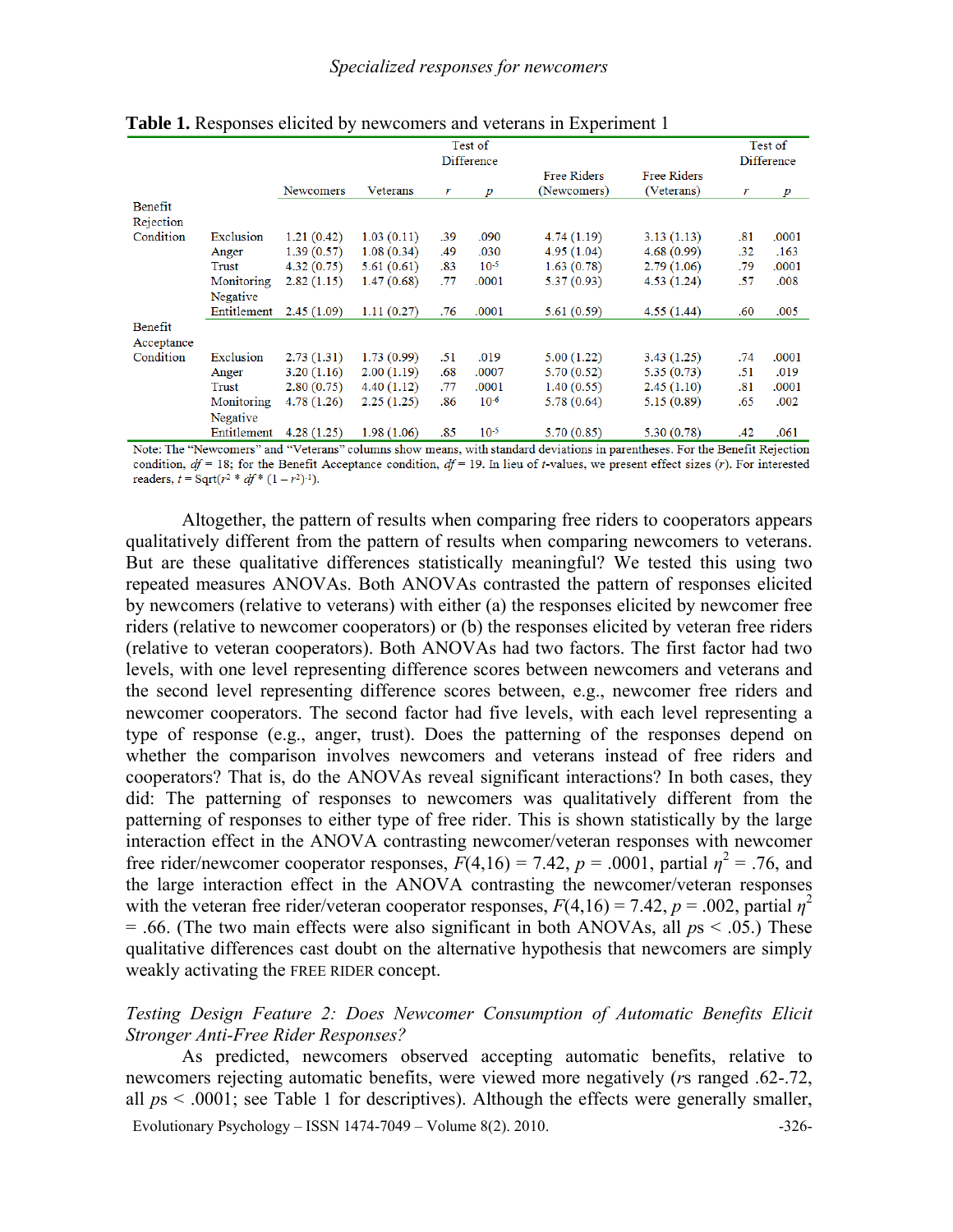this was also true of veterans observed consuming automatic benefits relative to veterans rejecting such benefits (*r*s ranged .37-.56, all *p*s ≤ .022; see Table 1 for descriptives).

Did newcomers consuming automatic benefits elicit an especially pronounced activation of anti-free rider responses? This was tested by comparing whether newcomers, relative to veterans, elicit especially negative responses in the Benefit Acceptance condition compared to the Benefit Rejection condition, where the difference between newcomers and veterans should be comparatively muted. This was the case for anger  $(t(37) = 2.66, p =$ .011,  $r_{\text{interaction}} = .40$ , exclusion ( $t(37) = 1.97$ ,  $p = .056$ ,  $r_{\text{interaction}} = .31$ ), monitoring ( $t(37) =$ 2.68,  $p = .011$ ,  $r_{\text{interaction}} = .40$ ), and negative entitlement ( $t(37) = 2.23$ ,  $p = .032$ ,  $r_{\text{interaction}} =$ .34). Figure 2 depicts this effect for negative entitlement as an example.

Results for trust did not support the prediction of especially pronounced negative responses to newcomers consuming automatic benefits; consumption of automatic benefits produced equal decreases in trust for both newcomers and veterans  $(t(37) = 0.84, p = .405,$  $r_{\text{interaction}} = .14$ ). One possible explanation for this result is that veterans set trust levels so low for newcomers that a large reduction is unnecessary if automatic benefits are consumed. Nonetheless, in four of five tests, the effect of consuming automatic benefits was larger for newcomers than veterans.

**Figure 2.** Automatic benefits and negative entitlement. Higher ratings reflect *less* entitlement to coalition benefits. The results from the negative entitlement measure are used as an example of the effect of consuming automatic benefits on anti-free rider responses; ratings could range from 1 to 6. Measures of anger, exclusion, and monitoring showed similar effects. Error bars represent ±SEM.



Evolutionary Psychology – ISSN 1474-7049 – Volume 8(2). 2010. -327-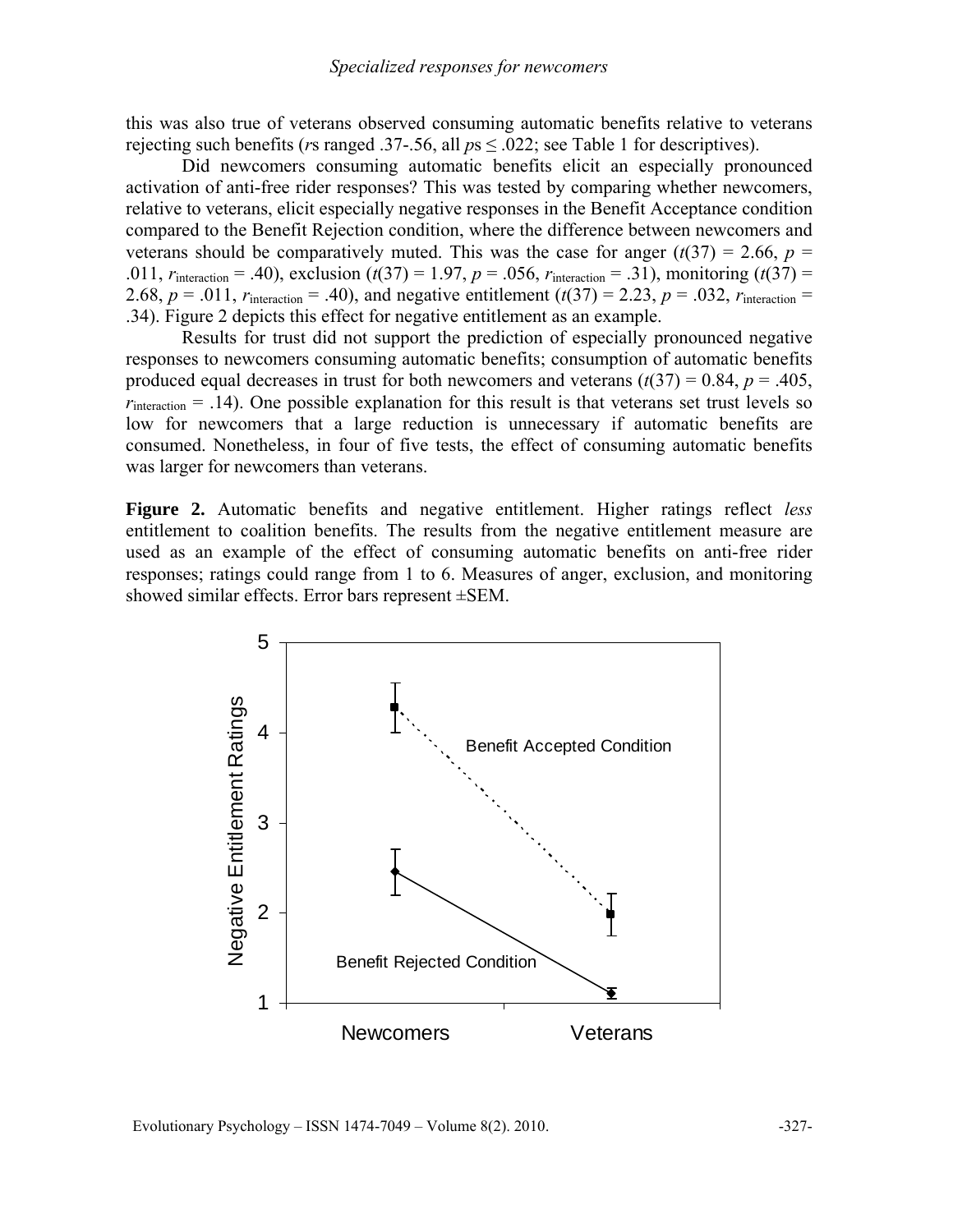## **Experiment 2: Overriding Free Rider Status Through Labor Inputs**

Experiment 1 provided evidence consistent with Design Feature 1: Newcomers elicited anti-free rider responses with targeted exceptions. It also provided evidence consistent with Design Feature 2: Newcomers received especially negative responses when consuming automatic benefits. In Experiment 2, we test Design Feature 3, whether labor contributions can override free rider status, even in the strong case where newcomers consume automatic benefits.

# **Materials and Methods**

## *Subjects*

Subjects were 38 students (27 female) at the University of California, Santa Barbara. Subjects received partial course credit for participation.

# *Procedure*

This experiment was identical to Experiment 1 with four exceptions. First, we removed the vignettes involving free riding. Second, we added four additional vignettes where an automatic benefit was offered (free car wash, extension on a class paper, free food at a bar, moving to the head of a long line to buy college textbooks). Third, all subjects read vignettes in which the target member accepted an automatic benefit. Fourth, to manipulate labor input, half the members of each tenure length were described as "putting in the minimal effort required to be a part of the group" and half as "putting in much more effort than the group requires of its members." Consistent with their relative labor inputs, the computer also displayed a specific example (e.g., "coming to all required discussion meetings" versus "spending hours repairing the group's equipment"). (Note that it is impossible to equalize *cumulative* labor inputs between newcomers and veterans without causing veterans to appear as extremely low contributors; tenure and cumulative contribution are necessarily confounded.) Importantly, members with low labor inputs were not free riding. Instead, they simply contributed the minimum necessary to remain in good standing.

# **Results**

# *Testing Design Feature 3: Are Anti-Free Rider Responses Attenuated by Large Labor Inputs?*

Both labor input and tenure length had relatively strong, independent effects. There was a large effect of labor input on all variables such that individuals contributing more labor were viewed more positively, all  $rs \geq .72$  ("Effect of Labor" column in Table 2). There was also an effect of tenure length on all variables such that veterans were viewed more positively, all  $rs \geq 0.39$  ("Effect of Tenure" column in Table 2). There were, however, no interactions between the effects of labor input and tenure length on any variables (see "Interaction" column in Table 2).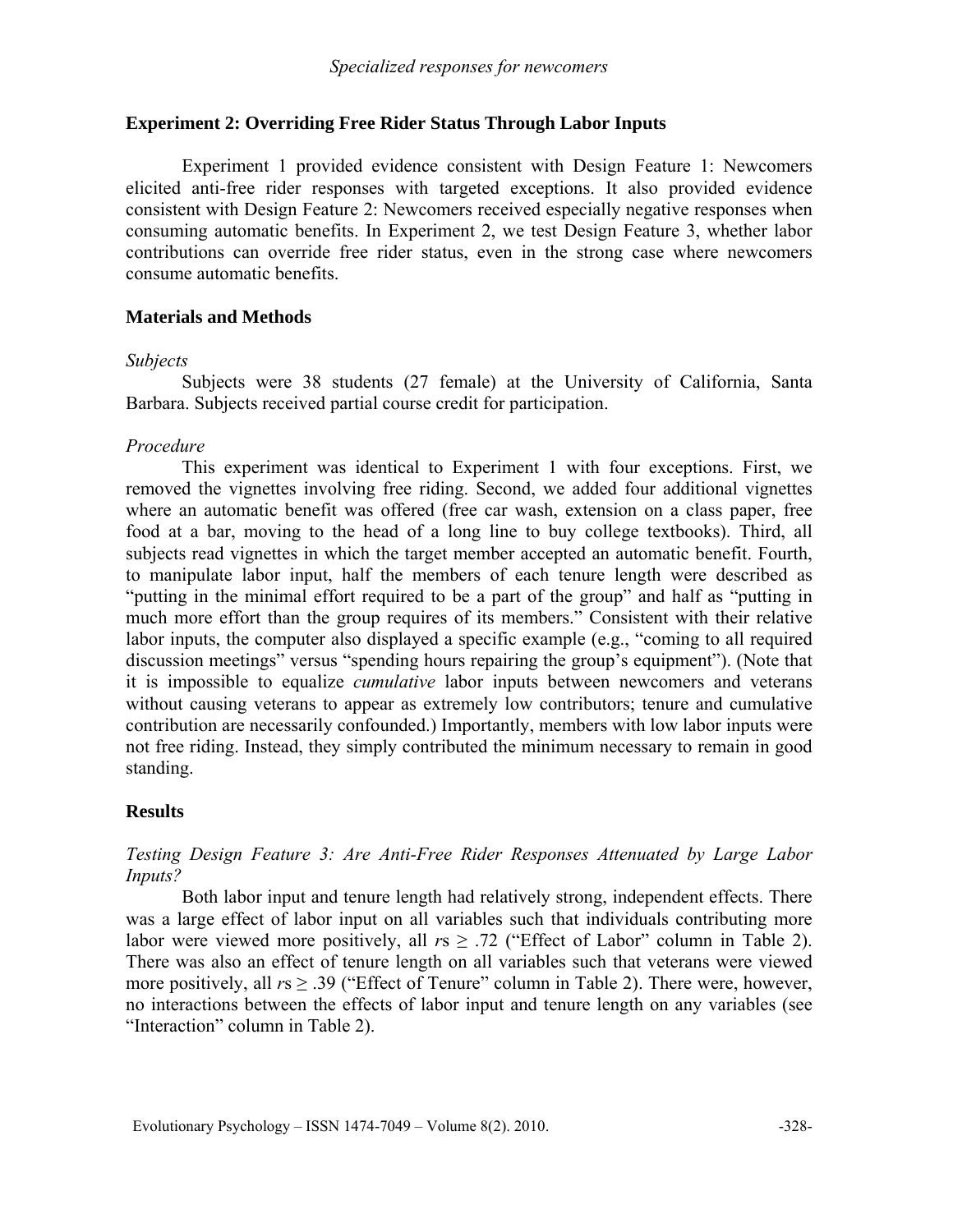|                         | <b>High Labor</b> |            | Low Labor  |            | Effect of<br>Labor |                  | Effect of<br>Tenure |                  | Interaction |      | <b>High Labor</b><br>Newcomers vs. Low<br>Labor Veterans |                  |
|-------------------------|-------------------|------------|------------|------------|--------------------|------------------|---------------------|------------------|-------------|------|----------------------------------------------------------|------------------|
|                         | Newcomers         | Veterans   | Newcomers  | Veterans   | r                  | $\boldsymbol{p}$ | r                   | $\boldsymbol{p}$ | r           | p    | r                                                        | $\boldsymbol{p}$ |
| Exclusion               | 1.58(0.96)        | 1.22(0.41) | 2.75(1.45) | 2.39(1.31) | .78                | $10^{-8}$        | .39                 | .014             | .00         | 1.0  | .58                                                      | .0001            |
| Anger                   | 1.97(1.13)        | 1.62(0.85) | 3.18(1.41) | 2.64(1.28) | .72                | $10^{-6}$        | .59                 | .0001            | .14         | .403 | .54                                                      | .0004            |
| Trust                   | 4.20(1.11)        | 4.72(1.13) | 2.80(0.93) | 3.63(1.21) |                    | $.78 \t10^{-8}$  | .61                 | .0001            | .16         | 319  | .41                                                      | .01              |
| Monitoring              | 2.72(1.38)        | 1.74(0.84) | 4.72(1.10) | 3.75(1.45) | .88                | $10^{-12}$       | .75                 | $10^{-7}$        | .01         | .964 | .56                                                      | .0002            |
| Negative<br>Entitlement | 2.45(1.49)        | 1.62(0.95) | 4.36(1.51) | 3.34(1.53) | .82                | $10^{-9}$        | .70                 | $10^{-6}$        | .11         | -485 | .46                                                      | .003             |

**Table 2.** Responses elicited by newcomers and veterans in Experiment 2

Note: The "Newcomers" and "Veterans" columns show means, with standard deviations in parentheses.  $df = 37$ .

Design Feature 3 predicts that, because high labor inputs can serve as a cue that a person is not using an exploitative strategy, newcomers (and veterans) observed making high labor inputs will elicit reduced anti-free rider responses. Although not logically required by the theory, a strong test of this prediction would be to show that newcomers with high labor inputs are viewed more positively than veterans with low labor inputs. Is this the case? Yes: For all five responses, newcomers with high labor inputs were viewed more positively than veterans with low labor inputs, all  $rs \geq .41$  ("High Labor Newcomers") vs. Low Labor Veterans" column in Table 2). (Statistically, these tests are equivalent to showing that the effect of labor input is greater than the effect of tenure.) It appears then that the increase in anti-free rider responses elicited by newcomer status can be reduced by high labor inputs, even when the newcomer has consumed automatic benefits.

### **Discussion**

Because many coalitions produce automatic benefits, veterans should be designed to view newcomers with suspicion. Supporting this prediction, newcomers elicited a number of anti-free rider responses. Because the adaptive problem of newcomers is not the same as that of free riders, however, there should be adaptively-targeted exceptions. Supporting this prediction, newcomers did not strongly activate anger and exclusion sentiment. Observing a newcomer consuming automatic benefits should increase the estimation that the newcomer is playing an exploitative strategy. Supporting this prediction, observing a newcomer consuming automatic benefits increased anti-free rider responses. Observing a coalition member's high labor inputs should lower the estimation that the member is a free rider. Supporting this prediction, observing individuals making high labor inputs reduced anti-free rider responses; this effect was so strong that high-contributing newcomers were viewed more positively than low-contributing veterans. Collectively, these results are consistent with the existence of Design Features 1, 2, and 3 and, more generally, with the existence of a specialized NEWCOMER concept.

Nonetheless, we note several caveats. First, it is unlikely that the greater positive responses towards high-contributing newcomers relative to low-contributing veterans would be as easily elicited in real-world coalitions. Instead, we believe this result illustrates the more general proposition that labor inputs can have important mitigating effects on

Evolutionary Psychology – ISSN 1474-7049 – Volume 8(2). 2010. -329-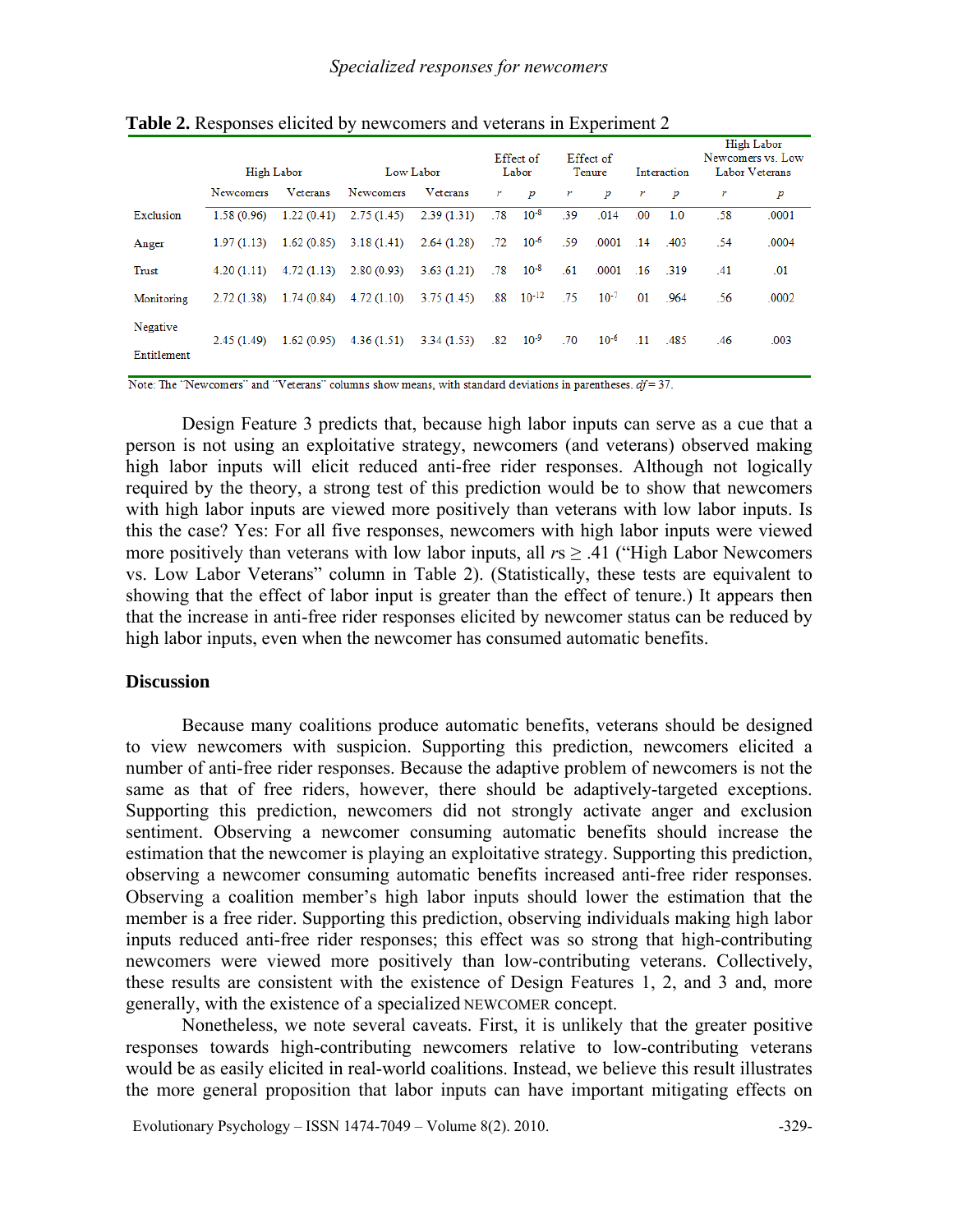responses to newcomers (and other coalition members). Second, our vignettes focused on a single coalition with communal benefits, coordination, and cooperative interdependence. These features were likely common to long-lived ancestral coalitions. However, variations in the magnitude of coalitional properties should cause adaptive changes in the responses generated by newcomers (cf. Cini et al., 1993; Tooby et al., 2006). For instance, as the desired size of a coalition becomes smaller than the actual size, the value of newcomers may increase. This, in turn, may lead veterans to make concessions to newcomers, according them greater trust and quicker access to coalition benefits (Cini et al., 1993). Other cues from the local ecology may also be important, such as resource scarcity or endemic warfare. Ecological pressures such as these may increase the negative responses elicited by newcomers (Sosis, Kress, and Boster, 2007). Finally, some newcomers may have idiosyncratic features that change their valuation to veterans, such as the possession of rare skills or ties to high-status individuals (Moreland et al., 1996). Thus, although we suggest that the NEWCOMER concept ties inputs (e.g., tenure length) in principled ways to the activation of downstream responses (e.g., trust, anger), a number of other concepts and computational elements should interact with the NEWCOMER concept, moderating the final responses directed at newcomers.

Because our results were obtained using vignettes, their applicability to real-world settings may be in question. We suspect, however, that our findings are not particular to our laboratory stimuli. First, coalitions often actively seek out new members (Cini et al., 1993) and, in some populations, forcibly induct them (Cimino, 2010; Jankowski, 1991). This is consistent with the hypothesis that exclusion sentiment is selectively muted toward newcomers. Second, real-world newcomers are often subjected to monitoring periods during which they have limited access to coalition benefits. This is consistent with the hypothesis that newcomers are commonly assigned low trustworthiness and entitlement levels (Honeycutt, 2005; Moreland and Levine, 2002; Van Maanen and Schein, 1979; Webster, 1932). Third, the active abuse of newcomers (i.e., hazing) is a recurrent crosscultural phenomenon, suggesting that newcomers frequently induce negative responses, particularly in benefit-rich coalitions (Cimino, 2010; Ramey, 1982; Schlegel and Barry, 1979; Sosis, Kress, and Boster, 2007; Tiger, 1984; Walker, 1968). We note the congruence between these real-world regularities and our results, which show that newcomers trigger unusually strong negative responses when they attempt to consume certain established coalition benefits. Thus, our experimental findings and the findings of other researchers appear to be triangulating on real features of the mind.<sup>[7](#page-13-0)</sup>

Altogether, our results support the hypothesis that the mind contains a rich set of psychological machinery for understanding, creating, and sustaining intergenerational coalitions (Cimino and Delton, in press; Cini et al., 1993; Moreland and Levine, 2002;

 $\overline{a}$ 

<span id="page-13-0"></span> $<sup>7</sup>$  Are these features unique to human minds or shared with other primates? In answering this question, the</sup> central problem is finding the appropriate analog for our definition of "coalition" in non-human primates. Chimpanzees, for instance, form loose task groups to hunt red colobus monkeys (Mitani and Watts, 2001). However, it is not clear that chimpanzees represent these groups as enduring coalitions that generate and maintain communal benefits over time. As such, it is unclear why they would possess concepts of membership, tenure, coalition entry, etc. A fuller comparative analysis of human coalitions and the social structures of other primates is outside the purview of this article, but see Rodseth et al. (1991).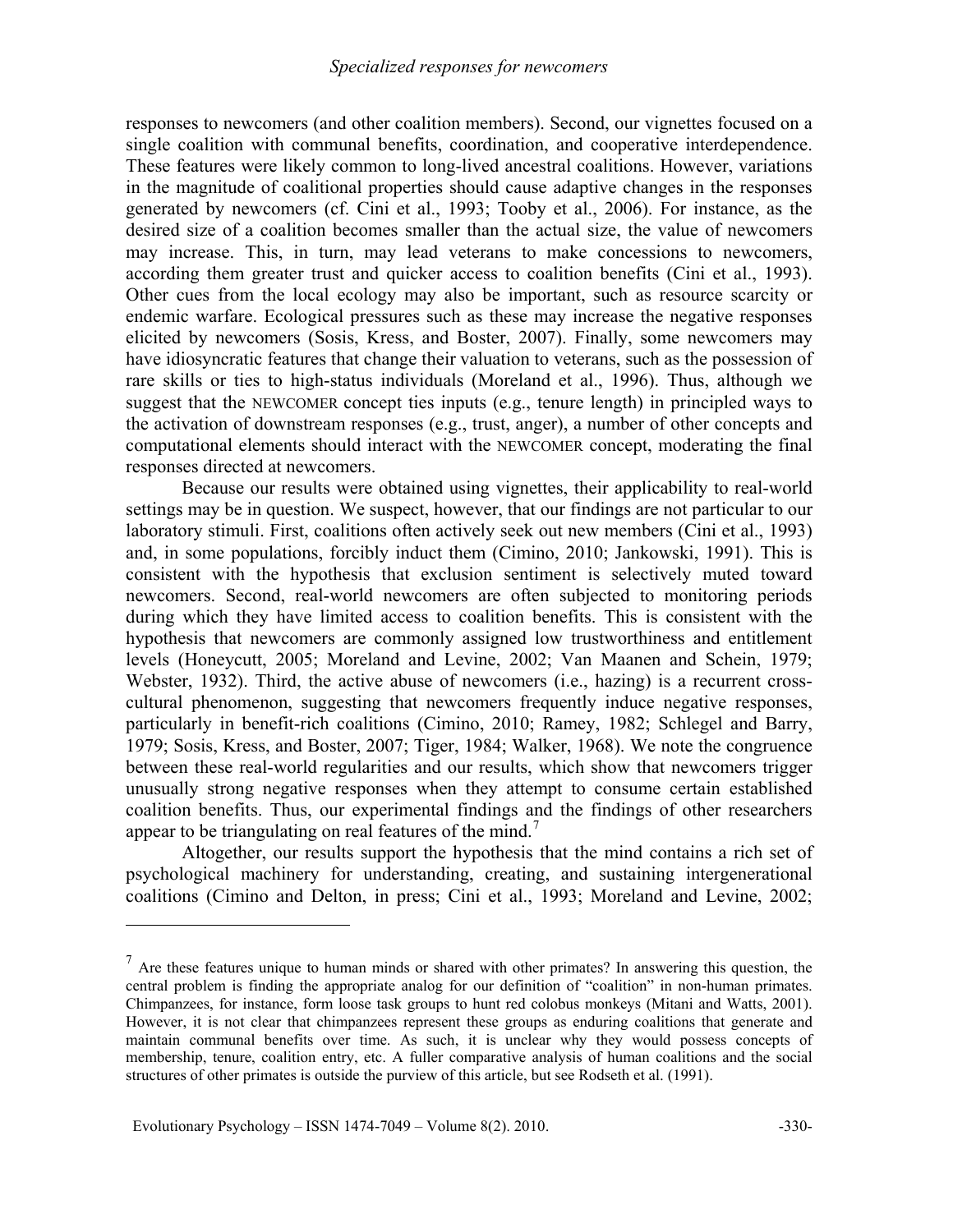Tooby et al., 2006). In other words, the mind may contain a folk theory of coalitions that allows humans to coordinate their actions to produce mutually shared benefits (Cosmides, Tooby, and Kurzban, 2003; Hirschfeld, 2001; Tooby et al., 2006). The existence of these specialized concepts, and numerous others, is arguably what has given rise to the unprecedented coalitional abilities of *Homo sapiens*.

**Acknowledgements:** We thank Leda Cosmides for feedback on a previous draft.

## **Received 1 April 2010; Revision submitted 12 May 2010; Accepted 18 May 2010**

## **References**

- Adler, P. A., and Adler, P. (1995). Dynamics of inclusion and exclusion in preadolescent cliques. *Social Psychology Quarterly*, *58*, 145-162.
- Alencar, A. I., Siqueira, J. D. O., and Yamamoto, M. E. (2008). Does group size matter? Cheating and cooperation in Brazilian school children. *Evolution and Human Behavior*, *29*, 42-48.
- Barclay, P. (2004). Trustworthiness and competitive altruism can also solve the "tragedy of the commons". *Evolution and Human Behavior*, *25*, 209-220.
- Barrett, H. C. (2005). Enzymatic computation and cognitive modularity. *Mind and Language, 20*, 259-287.
- Barrett, H. C., and Kurzban, R. (2006). Modularity in cognition: Framing the debate. *Psychological Review*, *113*, 628-647.
- Bey, D. R. (1972). Group dynamics and the "FNG" in Vietnam: A potential focus of stress. *International Journal of Group Psychotherapy, 22*, 22-30.
- Boyd, R., and Richerson, P. J. (1988). The evolution of reciprocity in sizeable groups. *Journal of Theoretical Biology, 132*, 337-356.
- Boyd, R., and Richerson, P. J. (1992). Punishment allows the evolution of cooperation (or anything else) in sizable groups. *Ethology and Sociobiology, 13*, 171-195.
- Chagnon, N. A. (1988). Life histories, blood revenge, and warfare in a tribal population. *Science*, *239*, 985-992.
- Cimino, A. (2010). *The evolution of hazing: Motivational mechanisms and the abuse of newcomers.* Manuscript submitted for publication.
- Cimino, A., and Delton, A. W. (in press). On the perception of newcomers: Towards an evolved psychology of intergenerational coalitions*. Human Nature*.
- Cini, M. A., Moreland, R. L., and Levine, J. M. (1993). Group staffing levels and responses to prospective and new group members. *Journal of Personality and Social Psychology*, *65*, 723-734.
- Cosmides, L., and Tooby, J. (1989) Evolutionary psychology and the generation of culture, Part II. Case study: A computational theory of social exchange. *Ethology and Sociobiology, 10*, 51-97.
- Cosmides, L., Tooby, J., and Kurzban, R. (2003). Perceptions of race**.** *Trends in Cognitive Sciences*, *7*, 173-179.
- Cottrell, C. A., and Neuberg, S. L. (2005). Different emotional reactions to groups: A sociofunctional threat-based approach to "prejudice." *Journal of Personality and Social Psychology, 88*, 770-789.

Evolutionary Psychology – ISSN 1474-7049 – Volume 8(2). 2010. -331-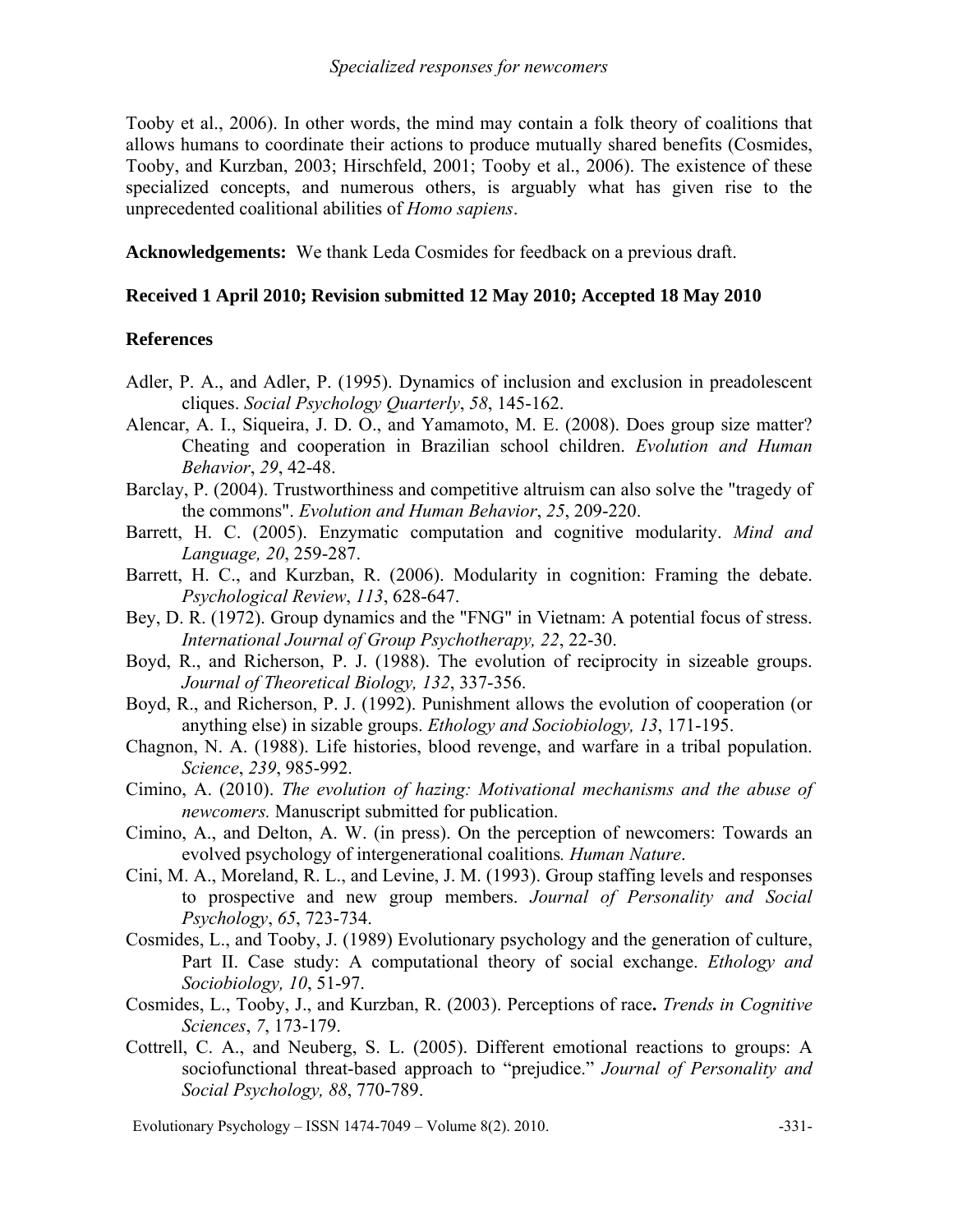- Cottrell, C. A., Neuberg, S. L., and Li, N. P. (2007). What do people desire in others? A sociofunctional perspective on the importance of different valued characteristics. *Journal of Personality and Social Psychology*, *92*, 208-231.
- Davis, L. A. (1998). Hazing in the workplace. *Dissertation Abstracts International B: The Physical Sciences and Engineering*, *58*, 4499.
- Dawes, R. M. (1980). Social dilemmas. *Annual Review of Psychology, 31,* 169-193.
- Delton, A. W., Robertson, T. E., Cosmides, L., and Tooby, J. (2006). *Are free riders defined by long-term under-contribution or by an adaptive logic?* Poster presented at the  $4<sup>th</sup>$  Annual Evolutionary Psychology Pre-conference to the  $7<sup>th</sup>$  Annual Conference of the Society for Personality and Social Psychology, Palm Springs, CA, January 2006.
- Ehrhart, K. M., and Keser, C. (1999). *Mobility and cooperation: On the run.* Retrieved from: http://www.cirano.qc.ca/pdf/publication/99s-24.pdf.
- Ermer, E. R. (2008). Coalitional support and the regulation of welfare tradeoff ratios. *Dissertation Abstracts International B: The Physical Sciences and Engineering*, *68*, 361.
- Fehr, E., and Gächter, S. (2000). Cooperation and punishment in public goods experiments. *American Economic Review, 90*, 980-994.
- Fiske, A. P. (1992). The four elementary forms of sociality: Framework for a unified theory of social relations. *Psychological Review, 99*, 689-723.
- Hampton, J. A. (2007). Typicality, graded membership, and vagueness. *Cognitive Science, 31*, 355-384.
- Hauert, C., De Monte, S., Hofbauer, J., and Sigmund, K. (2002a). Replicator dynamics for optional public good games. *Journal of Theoretical Biology, 218*, 187-194.
- Hauert, C., De Monte, S., Hofbauer, J., and Sigmund, K. (2002b). Volunteering as red queen mechanism for cooperation in public goods games. *Science, 296*, 1129-1132.
- Hirschfeld, L. A. (2001). On a folk theory of society: Children, evolution, and mental representations of social groups. *Personality and Social Psychology Review, 5*, 107- 117.
- Honeycutt, C. (2005). Hazing as a process of boundary maintenance in an online community. *Journal of Computer-Mediated Communication*, *10*, article 3.
- Iannaccone, L. R. (1992). Sacrifice and stigma: Reducing free-riding in cults, communes, and other collectives. *Journal of Political Economy*, *100*, 271-291.
- Jackendoff, R. (2006). *Language, consciousness, culture: Essays on mental structure*. Cambridge, MA: MIT Press.
- Jankowski, M. S. (1991). *Islands in the street: Gangs and American urban society*. Berkeley, CA: University of California Press.
- Karau, S. J., and Williams, K. D. (1993). Social loafing: A meta-analytic review and theoretical integration. *Journal of Personality and Social Psychology, 65*, 681-706.
- Keating, C. F., Pomerantz, J., Pommer, S. D., Ritt, S. J. H., Miller, L. M., and McCormick, J. (2005). Going to college and unpacking hazing: A functional approach to decrypting initiation practices among undergraduates. *Group Dynamics: Theory, Research, and Practice, 9*, 104-126.

Keeley, L. H. (1996). *War before civilization*. New York: Oxford University Press.

Kelley, H. H., Holmes, J. G., Kerr, N. L., Reis, H. T., Rusbult, C. E., and Van Lange, P. A. M. (2003). *An atlas of interpersonal situations*. New York: Cambridge University

Evolutionary Psychology – ISSN 1474-7049 – Volume 8(2). 2010. -332-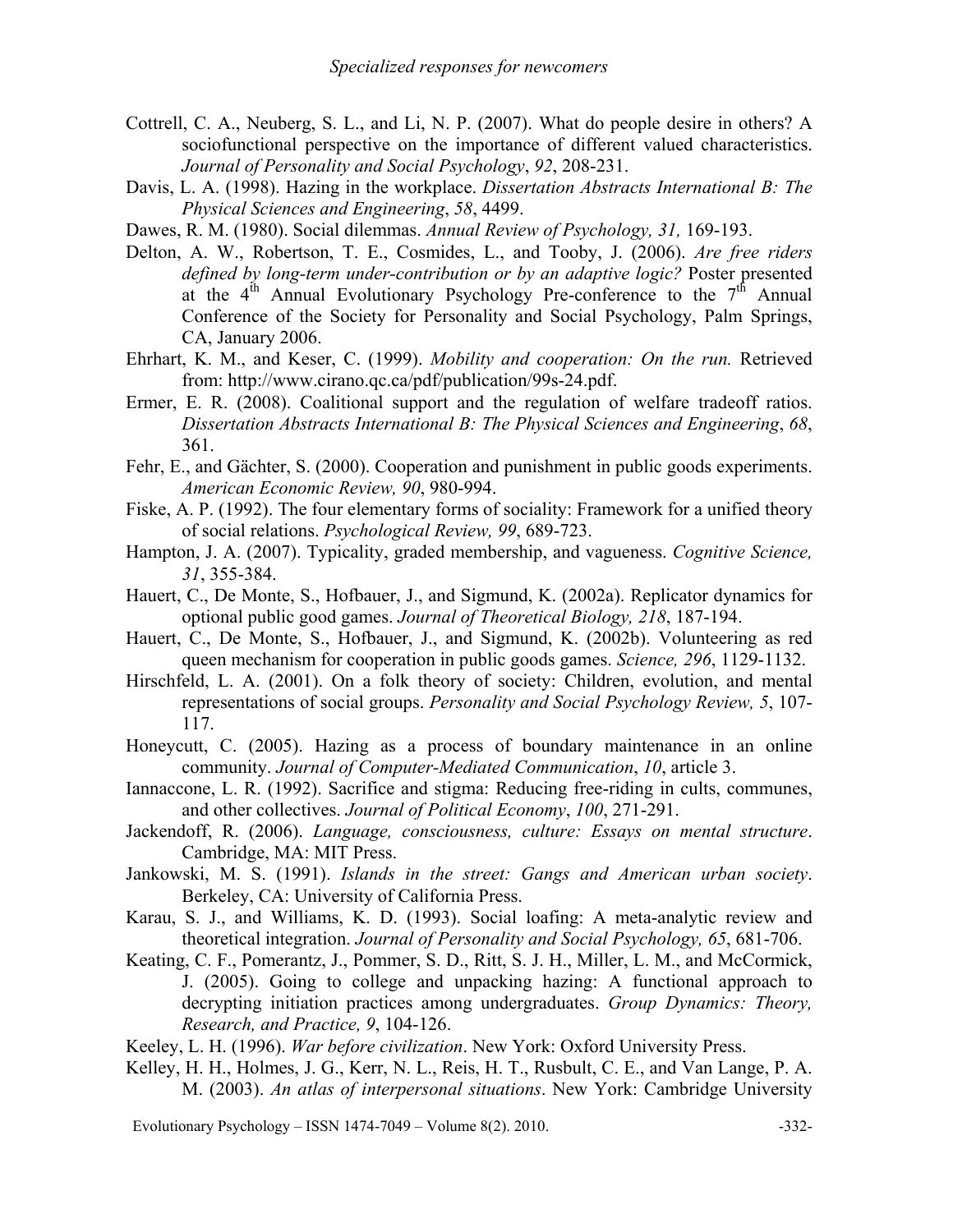Press.

- Kenrick, D. T., Maner, J. K., and Li, N. P. (2005). Evolutionary social psychology: From selfish genes to collective selves. In D. M. Buss (Ed.), *Handbook of evolutionary psychology* (pp. 803-827). Hoboken, NJ: Wiley and Sons.
- Kerr, N. L. (1983). Motivation losses in small groups. *Journal of Personality and Social Psychology, 45*, 819-828.
- Kiyonari, T., and Barclay, P. (2008). Free-riding may be thwarted by second-order rewards rather than punishment. *Journal of Personality and Social Psychology*, *95*, 826-842.
- Komorita, S. S., and Parks, C. D. (1995). Interpersonal relations: Mixed-motive interaction. *Annual Review of Psychology, 46*, 183-207.
- Kurzban, R. (2003). Biological foundations of reciprocity. In E. Ostrom and J. Walker (Eds.), *Trust and reciprocity: Interdisciplinary lessons from experimental research*  (pp. 105-127). New York: Sage.
- Kurzban, R., and Leary, M. R. (2001). Evolutionary origins of stigmatization: The functions of social exclusion. *Psychological Bulletin, 127*, 187-208.
- Kurzban, R., McCabe, K., Smith, V. L., Wilson, B. J. (2001). Incremental commitment and reciprocity in a real-time public goods game. *Personality and Social Psychology Bulletin, 27*, 1662-1673.
- Lazarus, R. (1991). *Emotion and adaptation*. Oxford: Oxford University Press.
- Lickel, B., Hamilton, D. L., and Sherman, S. J. (2001). Elements of a lay theory of groups: Types of groups, relationship styles, and the perception of group entitativity. *Personality and Social Psychology Review, 5*, 129-140.
- Lieberman, D. (2007). Cognitive programs regulating inbreeding avoidance: Categorization, decision-rules, and emotions. In J. Forgas, M. Haselton, and B. von Hippel (Eds.), *The evolution of the social mind: Evolutionary psychology and social cognition* (pp. 179-194). New York: Psychology Press.
- Maner, J. K., DeWall, C. N., Baumeister, R. F., and Schaller, M. (2007). Does social exclusion motivate interpersonal reconnection? Resolving the "porcupine problem." *Journal of Personality and Social Psychology, 92*, 42-55.
- Maner, J. K., Gailliot, M. T., and Miller, S. L. (2009). The implicit cognition of relationship maintenance: Inattention to attractive alternatives. *Journal of Experimental Social Psychology*, *45*, 174-179.
- Masclet, D., Noussair, C., Tucker, S., and Villeval, M. C. (2003). Monetary and nonmonetary punishment in the voluntary contributions mechanism. *American Economic Review, 93*, 366-380.
- McElreath, R., Boyd, R., and Richerson, P. J. (2003). Shared norms and the evolution of ethnic markers. *Current Anthropology*, *44*, 122-129.
- Mitani, J. C., and Watts, D. P. (2001). Why do chimpanzees hunt and share meat? *Animal Behaviour*, *61*, 915-924.
- Moreland, R. L. (1985). Social categorization and the assimilation of "new" group members. *Journal of Personality and Social Psychology, 48*, 1173-1190.
- Moreland, R. L., and Levine, J. M. (1982). Socialization in small groups: Temporal changes in individual-group relations. *Advances in Experimental Social Psychology*, *15*, 137-192.
- Moreland, R. L., and Levine, J. M. (2001). Socialization in organizations and work groups*.* In M. Turner (Ed.), *Groups at work: Theory and research* (pp. 69-112). Mahwah,

Evolutionary Psychology – ISSN 1474-7049 – Volume 8(2). 2010. -333-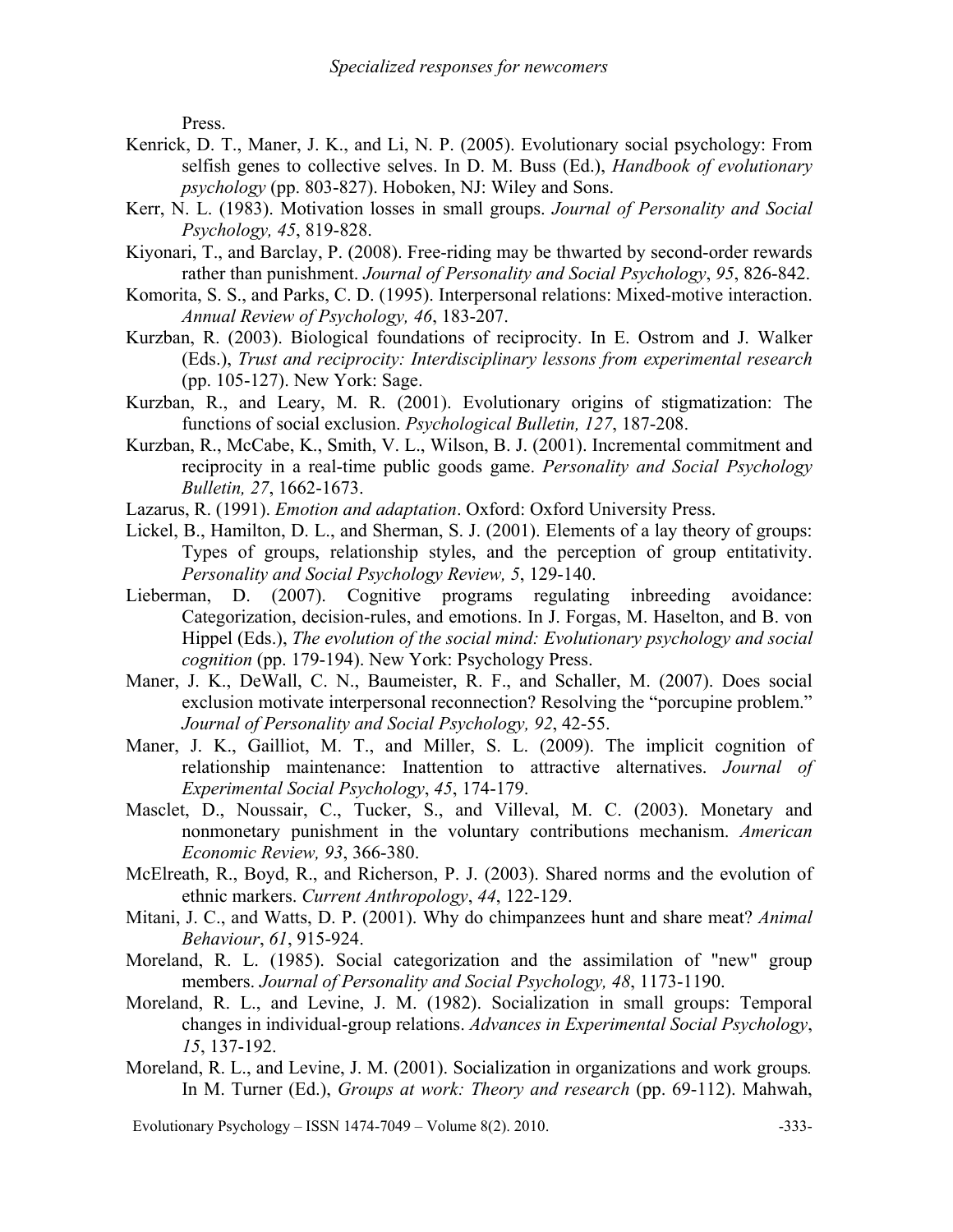NJ: Lawrence Erlbaum Associates Publishers.

- Moreland, R. L., and Levine, J. M. (2002). Socialization and trust in work groups. *Group Processes and Intergroup Relations*, *5*, 185-201.
- Moreland, R. L., Levine, J. M., and Wingert, M. L. (1996). Creating the ideal group: Composition effects at work*.* In E. Witte and H. Davis (Eds.), *Understanding group behavior, Vol 2: Small group processes and interpersonal relations (pp. 11-35).* Hillsdale, NJ: Lawrence Erlbaum Associates.
- Neuberg, S. L., and Cottrell, C. A. (2002). Intergroup emotions: A sociofunctional approach. In D. M. Mackie and E. R. Smith (Eds.), *From prejudice to intergroup relations: Differential reactions to social groups* (pp. 265-283). New York: Psychology Press.
- Neuberg, S. L., Smith, D. M., and Asher, T. (2000). Why people stigmatize: Toward a sociofunctional framework. In T. F. Heatherton, R. E. Kleck, M. R. Hebl, and J. G. Hull (Eds.), *The social psychology of stigma* (pp. 31-61). New York: Guilford Press.
- O'Gorman, R., Henrich, J., and Van Vugt, M. (2008). Constraining free riding in public goods games: Designated solitary punishers can sustain human cooperation. *Proceedings of the Royal Society, B Series, 276*, 323-329.
- Ostrom, E. (2000). Collective action and the evolution of social norms. *Journal of Economic Perspectives, 14*, 137-158.
- Ostrom, E., and Walker, J. (Eds.) (2003). *Trust and reciprocity: Interdisciplinary lessons from experimental research*. New York: Russell Sage Foundation.
- Ostrom, E., Walker, J., and Gardner, R. (1992). Covenants with and without a sword: Selfgovernance is possible. *American Political Science Review, 86*, 404-417.
- Panchanathan, K., and Boyd, R. (2004). Indirect reciprocity can stabilize cooperation without the second-order free rider problem. *Nature, 432*, 499-502.
- Pinker, S. (2007). *The stuff of thought: Language as a window into human nature*. New York: Viking.
- Price, M. E. (2006). Monitoring, reputation, and "greenbeard" reciprocity in a Shuar work team. *Journal of Organizational Behavior, 27*, 201-219
- Price, M. E., Cosmides, L., and Tooby, J. (2002). Punitive sentiment as an anti-free rider psychological device. *Evolution and Human Behavior, 23*, 203-231.
- Ramey, D. (1982). Group climate, campus image, and attitudes of fraternity men regarding pledge hazing. *Dissertation Abstracts International B: The Physical Sciences and Engineering, 42*, 3466.
- Rodseth, L., Wrangham, R. W., Harrigan, A. M., and Smuts, B. B. (1991). The human community as a primate society. *Current Anthropology, 32*, 221-254.
- Rosenthal, R., Rosnow, R. L., and Rubin, D. B. (2000). *Contrasts and effect sizes in behavioral research: A correlational approach*. Cambridge, U.K.; New York: Cambridge University Press.
- Schlegel, A., and Barry, H. (1979). Adolescent initiation ceremonies: A cross-cultural code. *Ethnology, 18*, 199-210.
- Sell, A., Tooby, J., and Cosmides, L. (2009). Formidability and the logic of human anger. *Proceedings of the National Academy of Sciences, 106*, 15073-15078.
- Simpson, J. A. (2007). Interpersonal foundations of trust. *Current Directions in Psychological Sciences, 16*, 264-268.

Evolutionary Psychology – ISSN 1474-7049 – Volume 8(2). 2010. -334-